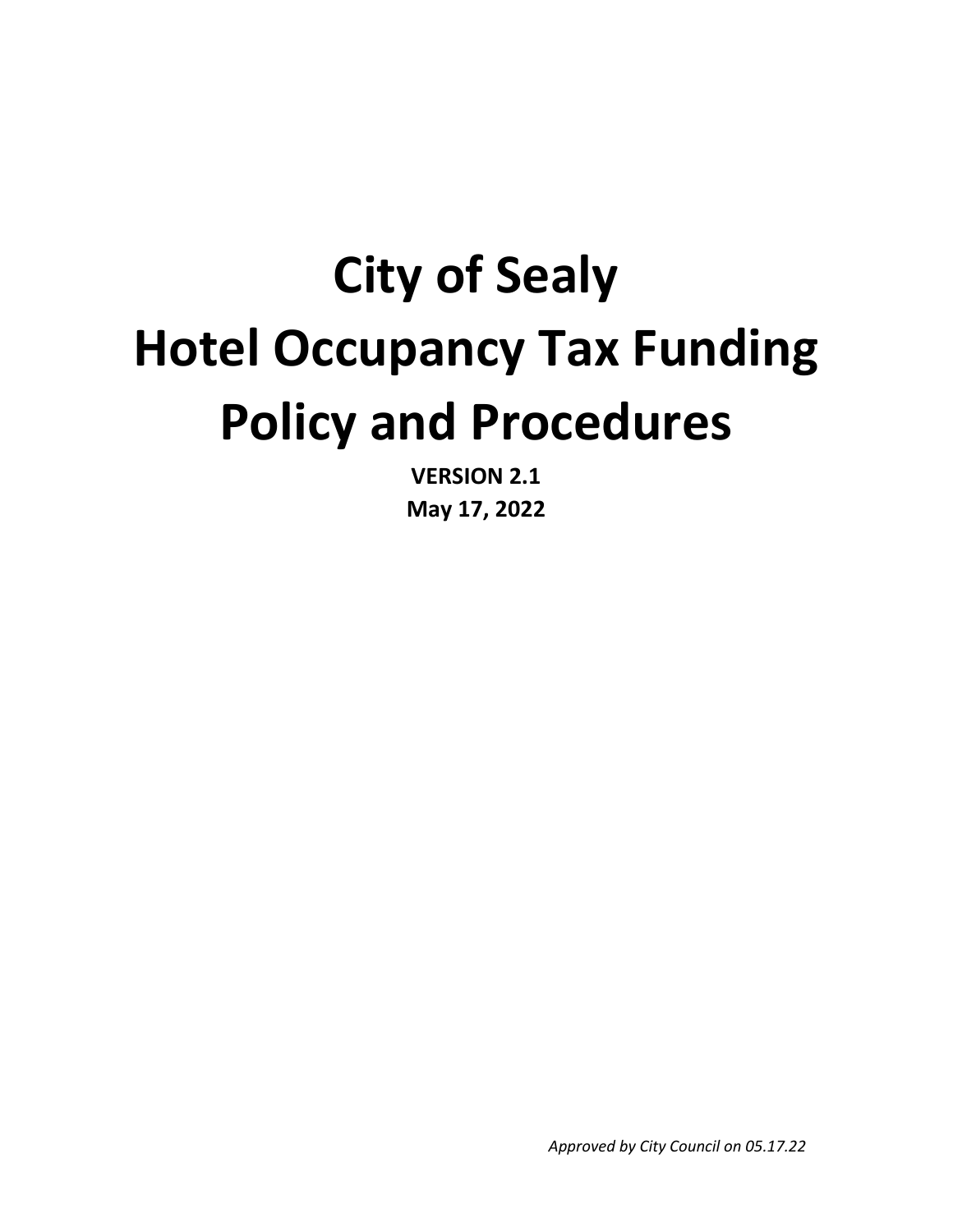## **City of Sealy, Texas HOT Funds Policy and Procedures**

#### **Introduction & Goals**

The intent of this document is to provide requirements, procedures, guidance, and criteria to organizations that wish to apply for funding from the City of Sealy Hotel Occupancy Tax (HOT) Funds Program.

Municipal hotel occupancy taxes are governed by Chapter 351 of the Texas Tax Code. Additional HOT Funds policies and procedures are established by the City of Sealy. The City wishes to make (HOT) funds available to qualified events/projects/activities/facilities in accordance with the State's Tax Code and the City's policy and procedures. The City of Sealy currently collects a Hotel Occupancy Tax. Contrary to property and sales tax revenues which are commonly used for public purposes, local hotel occupancy tax (HOT) revenues are statutorily dedicated to directly promote and develop Sealy's tourism, convention and hotel industry.

Sealy Hotel occupancy tax (HOT) revenue is awarded in the form of one-time event/project grants and annual programs. The goal of the program is to provide grants to organizations that directly promote: tourism, the convention & hotel industry, and produce overnight visitors, while acting in the best interests of the City of Sealy within its city limits. HOT funding is meant to assist and support qualified events. City Council grants (HOT) Funds as deemed appropriate on a case-by-case basis.

The policies and procedures herein define the terms of distribution of revenues from Sealy's Hotel Occupancy Tax (HOT). The information has been divided into these sections:

# **Table of Contents**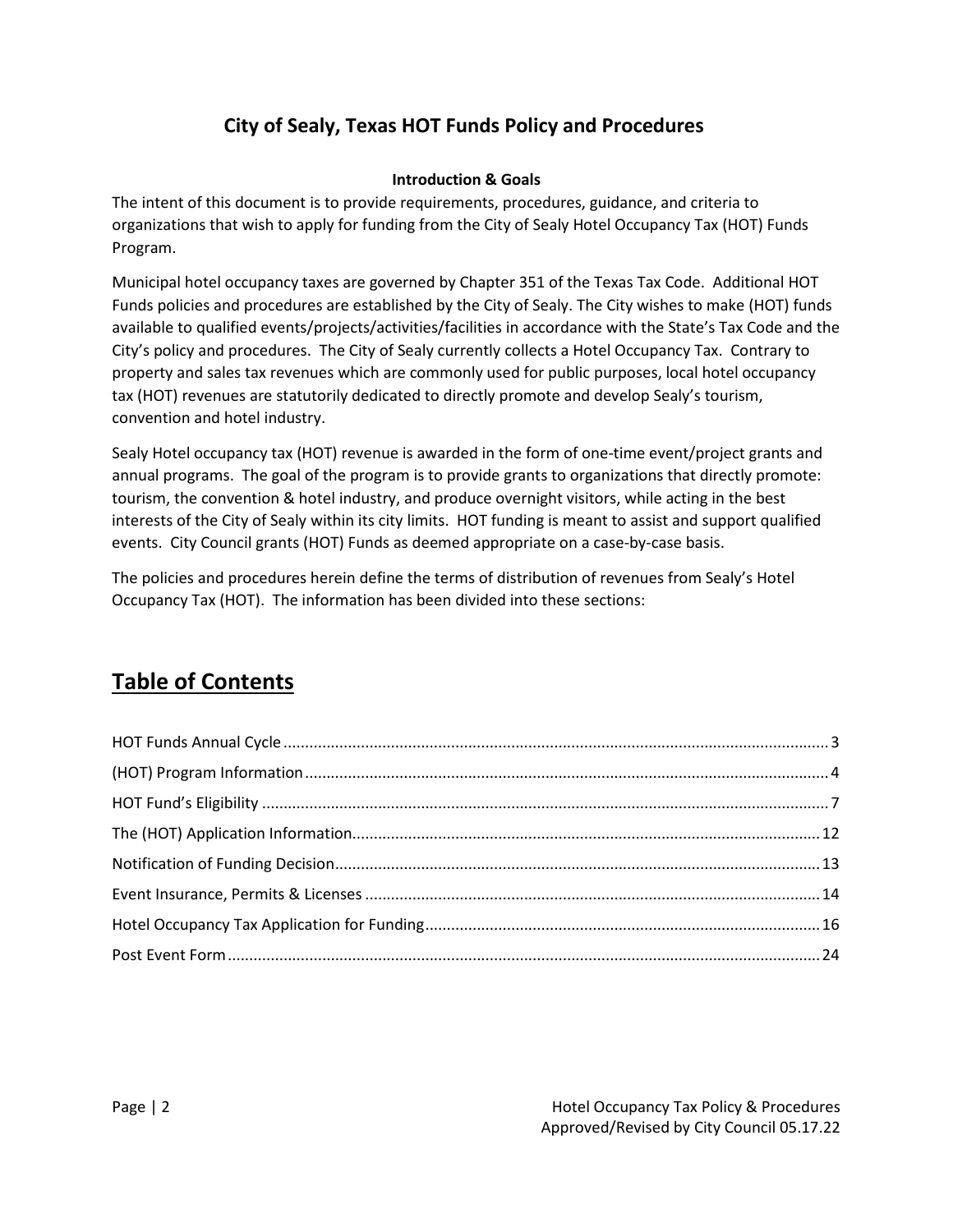## <span id="page-2-0"></span>**HOT Funds Annual Cycle**

All Applicants are encouraged to meet with the City's HOT Funds Program Administrator as needed throughout the annual cycle to ensure the organization's expenses are in compliance with the terms of the program. The fiscal year starts October  $1<sup>st</sup>$  and ends September 30<sup>th</sup>. The annual cycle is as follows:

- 1) For upcoming events, complete the City of Sealy's Community Wide Event Application which requires approval from the Chief of Police followed by City Council approval. The City of Sealy may require procuring and maintaining event insurance for the duration of the event.
- 2) **The first week in May**, applications are available to organizations that wish to participate in the City of Sealy HOT Funds Program.
- 3) **First Monday in June, is the deadline to submit the City HOT Funds Application form**. All applications shall be and submitted to the City of Sealy, Attn. HOT Funds Administrator P O Box 517 Sealy, TX 77474. To submit in person, go to: City Hall 415 Main Street Sealy, TX 77474 Email: [hotfund@ci.sealy.tx.us](mailto:hotfund@ci.sealy.tx.us) To ask questions, please call and ask for the HOT Funds Administrator at 979- 885-3511.
- 4) **In the month of June**, the Mayor appoints a City of Sealy HOT Funds Committee that is tasked with reviewing and, making recommendations to City Council regarding the budget and allocation of HOT Funds. The HOT Funds Committee meets and reviews applications and past performance of each event, conducts interviews, validates final numbers, and writes a report that makes funding recommendations to City Council.
- 5) **Throughout the year**, HOT Funds recipients conduct their approved event/project. Each event incurs expense and the hosting organization is responsible to reconcile any HOT funding received by that organization in the method approved by City Council. The city's preferred method of HOT Funds payments to recipients is reimbursement of actual expenditures.
- 6) **Within 60 days after the conclusion of the approved Event**, HOT fund recipients shall complete the Post Event Form. However, If the event/project period covers more than 90 days, recipients must submit Quarterly Reports.
- 7) **In late September**, City Council approves or denies HOT funding requests from Applicants, awards HOT funding amounts, and approves the method of HOT payment for the next fiscal year's event.
- 8) **During the months of October/November**, City Staff sends award/decline letters to applicants and any other forms needed to comply with the program.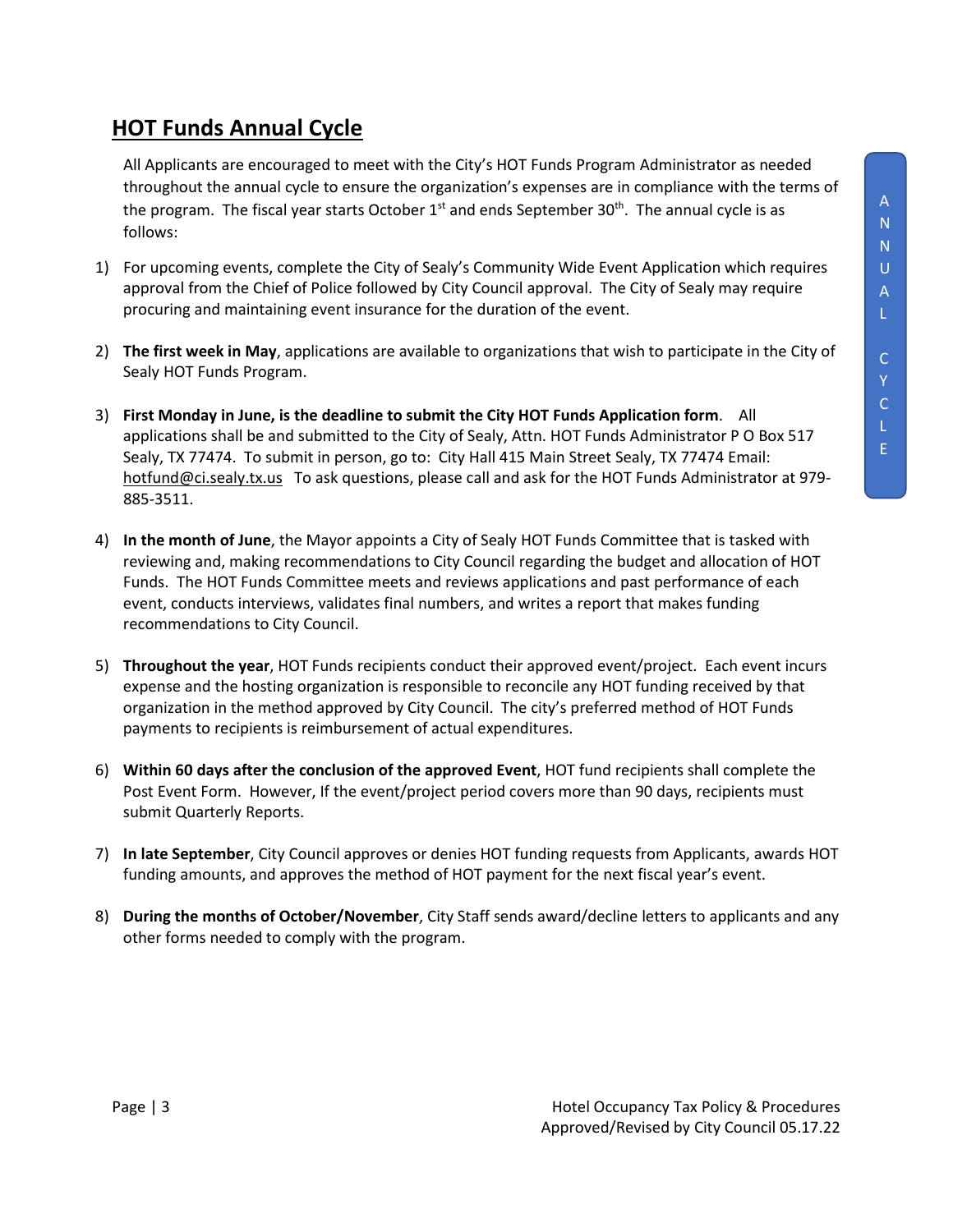# <span id="page-3-0"></span>**(HOT) Program Information**

- 1) By law of the State of Texas, the City of Sealy collects Hotel Occupancy Tax (HOT) from hotels, bed & breakfast, inns, and any other lodging properties that collect hotel occupancy tax. Overnight stays in recreational vehicles/RV parks are not subject to city HOT, and therefore, these stays should not be included as "overnight stays" in an event's Application or Post Event reporting.
- 2) Applicants that have outstanding financial obligations to the City, or have an ongoing lawsuit against the City of Sealy are not eligible for HOT Funds.
- 3) Events will be considered for funding if the event takes place within the Sealy City limits. In order to be eligible for funding, the activity must directly promote tourism and the convention and hotel industry within Sealy City limits.
- 4) The Authorized Representative of the organization receiving HOT funding must have been authorized by all necessary corporate proceedings and actions to act on behalf of the organization. The Authorized Representative is responsible for all communication between the city and the organization. Notice to the Authorized Representative is notice to the organization.
- 5) Expenditure of HOT Funds does not authorize, endorse, or otherwise imply approval by the City of Sealy for items such as permitting or any Planning Department requirements, etc. The organization shall maintain all licenses, permits, as necessary, and the City of Sealy may require a certificate of insurance with specific coverage on events. Please inquire with the HOT Funds Administrator regarding licenses, permits, and event insurance. Also see page 14 for more details regarding insurance, permits, and licenses for alcohol, fireworks, RV or Circus event, and road closures etc.
- 6) If the HOT funded event is canceled, the organization's Authorized Representative must notify the city within 10 days of the cancelation, and return unspent or ineligible HOT Funds to the City of Sealy. Recipient may request permission from City Council in a public meeting to repurpose the money for another previously approved event taking place within the same fiscal year. Please email: [hotfund@ci.sealy.tx.us](mailto:hotfund@ci.sealy.tx.us) or address letter to City of Sealy Attn: HOT Fund's Administrator P.O. Box 517 Sealy, TX 77474.
- 7) Organization agrees to collect and report to the City of Sealy the Names and Tax ID numbers from each vendor authorized to conduct sales on the event premises and to notify the vendor that this information will be reported to the City of Sealy, Texas. Event vendors are expected to post a sales tax permit in a manner that is visible to the public, as well as and comply with State of Texas laws regarding collection and reporting of sales tax.
- 8) Organization shall make efforts to minimize event parking and traffic impact, especially with regard to business parking lots and patronage. Such efforts may include arranging to transport hotel guest and others via shuttle from satellite parking locations to the event drop off/pickup points. (\*Note) Category H signage funds (if approved) can be used to help fund signs that direct shuttle traffic. Organizations should demonstrate to City Council their ability to coordinate with existing businesses to minimize impact to their business property.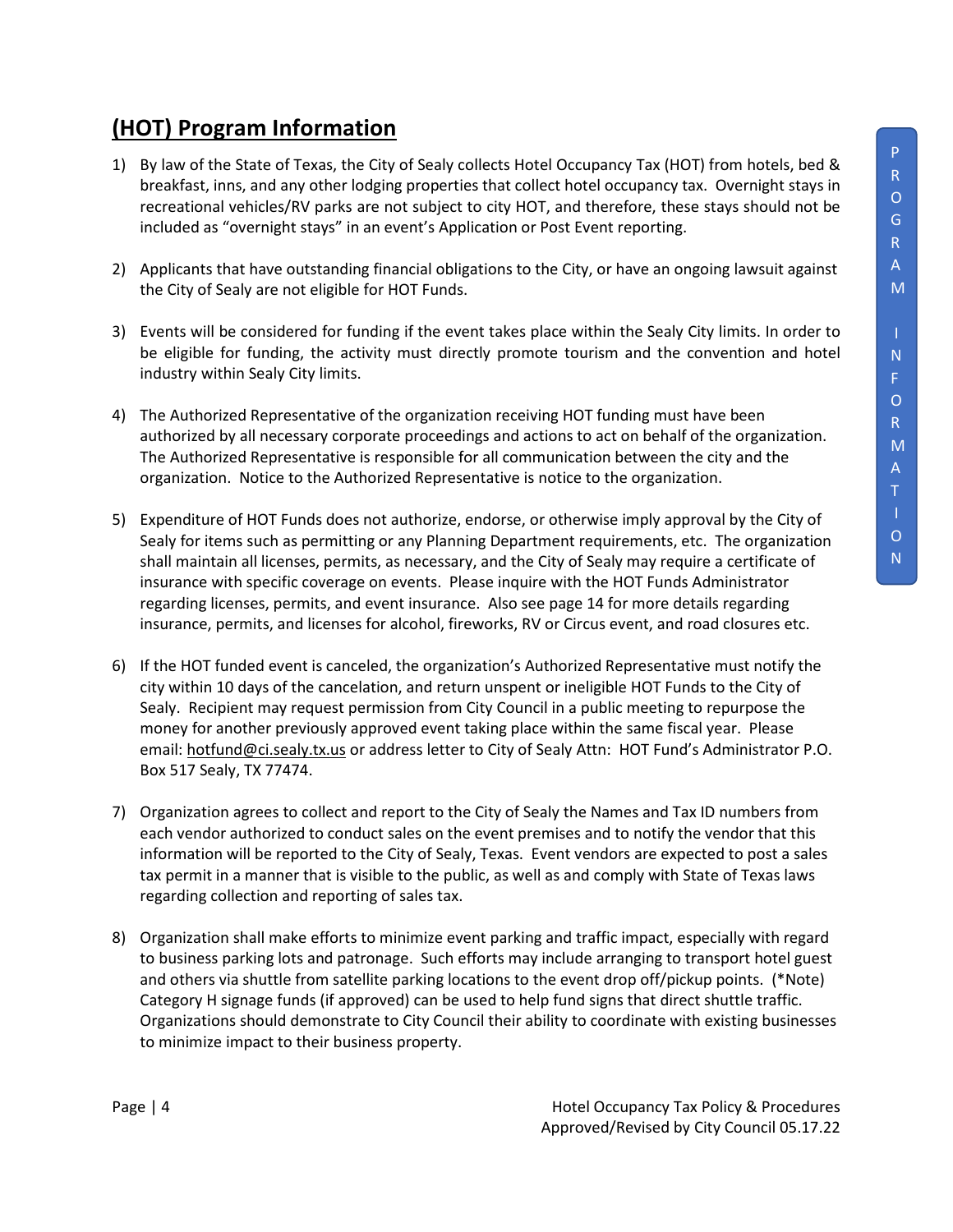- 9) Complete and submit the **Post Event Form** within 60 days of the event conclusion for each funded event/project. The report will be reviewed by the City to determine how well the entity met its goals and will be used in consideration of future hotel occupancy tax funding requests. If the event/project period covers more than 90 days, organizations must submit periodic and post event information in Quarterly Reports instead of the Post Event Form.
- 10) **Projects lasting more than 90 days** shall report to City Council quarterly. These quarterly reports must be in a register-type format (i.e., spreadsheet), for both post event and periodic reporting, to account for the HOT funds, and in order to be eligible for future HOT funds. For each expenditure, you should keep track, and report: Transaction Date, Check/EFT Number, Payee Name, Purpose of Expenditure, Dollar Amount Paid this transaction, Outstanding Balance (still unpaid), Applicable HOT Fund Category (A through H). If an organization receives advance funding, they are required to set up a HOT Funds checking account.
- 11) No person is authorized to act on behalf of the City to verbally override or modify the policies and procedures other than a vote of City Council.

#### **Budgetary Items**

- 12) Any unclaimed or unused grant money will be forfeited post event. HOT Funds that were paid upfront and were not used, or used for ineligible expenses shall be returned to the City of Sealy within 10 days of the event. Once an Event has concluded, the organization has 60 days to complete their request for funding. Any uncleared checks expire in 180 days, and will not be reissued. However, the organization may make a **written** request to the City of Sealy to utilize the unexpended funds for another pre-approved HOT Fund related event within that same funding cycle. The request to City Council must then be approved by the City Council at a public meeting.
- 13) In case of cancelations/discounts/overbilling, any money refunded to the organization which originated as HOT funds shall be reported and returned to the City of Sealy. If a recipient has received advanced HOT funding, they are required to return funds to their HOT checking account.
- 14) Organization agrees to provide the following metrics about your event as required for post event reporting, including but not limited to:
	- o Event attendance numbers
	- o Number of hotel rooms reserved
	- o Number of hotel rooms actually booked
	- o Event ticket prices (if fee was charged)
	- o Event profit:
		- (Calculated as

Total sales/income – total event/project expenses = PROFIT).

15) The organization must designate someone with the ability to maintain a checkbook register to track and retain paid invoices/receipts, expenses and reimbursements for your events. All paperwork shall be retained by the organization for a period of three years. The City reserves the right to ask for additional documentation and audit your HOT fund expense and reimbursement records. Upon the City's request, the organization shall make HOT fund expenditure-related records, including checks and invoices, available for inspection and review by City Council or any other authorized representative of the City.

Page | 5 Hotel Occupancy Tax Policy & Procedures Approved/Revised by City Council 05.17.22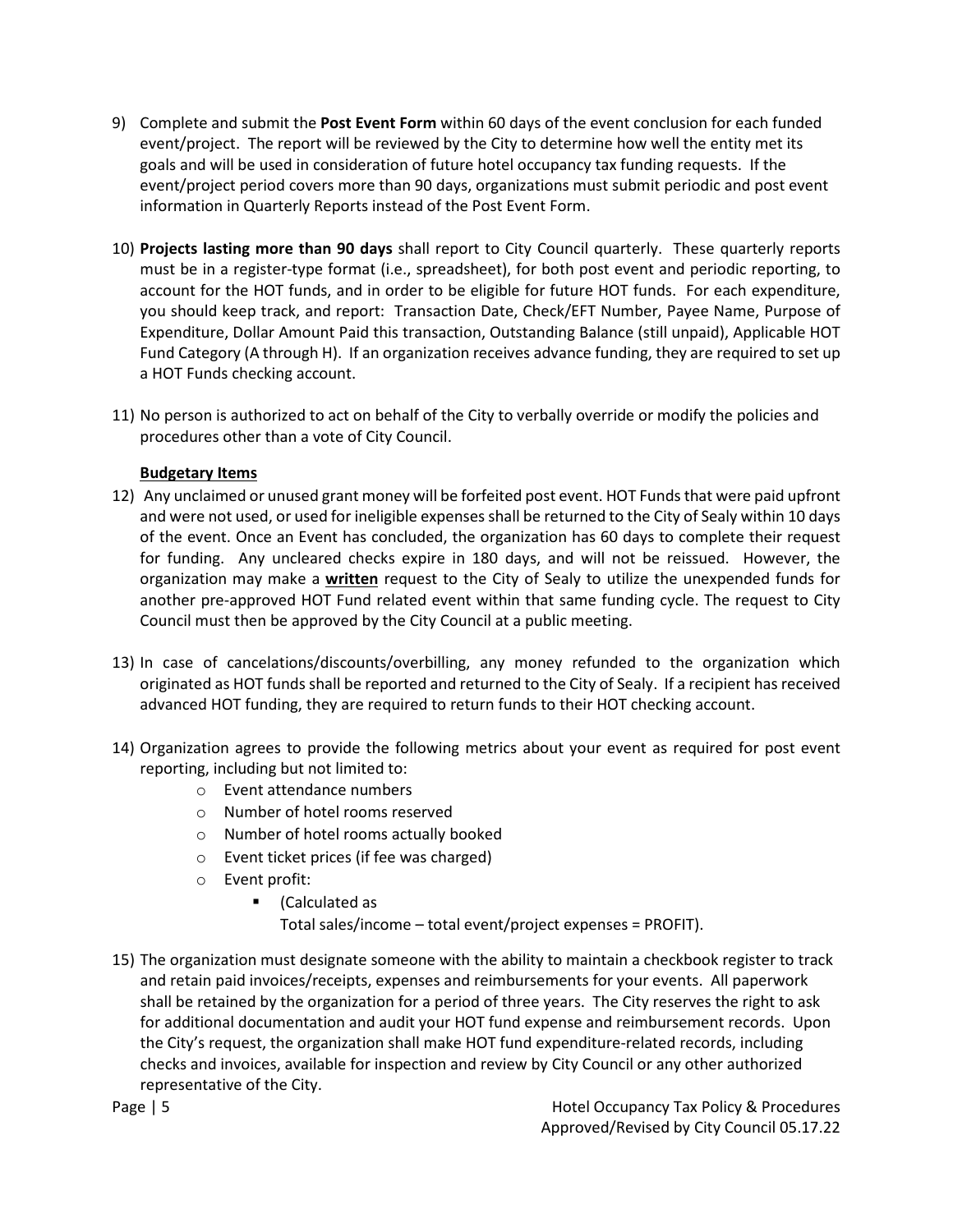- 16) A portion of event profits (if a profit was generated) must be channeled into the future costs of operating that same event or the continued operation of the project. At least 25% profit shall be channeled into costs of conducting next year's event.
- 17) All event expenses are always subject to approval from the City of Sealy, and are dispersed on a caseby-case basis. Details for funding eligibility can be reviewed on page 7.
- 18) Expenditures for tokens of appreciation, volunteer recognition, thank you cards/gifts will not be qualified for project/event HOT Fund expenses.
- 19) Any mishandling of funds by the organization or the authorized representative will be presented to City Council for determination of cure, or possible termination of event funding.

#### 21) **Funding Priority**

Funding priority will be given to those events and organizations based upon their documented ability to directly promote tourism and the convention and hotel industry in the City of Sealy. The following guidelines are provided to make applicants aware of the City's priorities when reviewing and evaluating the HOT Funds Application AND Post Event Form.

- Ability to provide a record of increased hotel or tourism and visitor's activity. Applicants should provide a record of the number of rooms nights used during previous years of the same event/activity/facility.
- Ability to provide projected and actual size of room blocks reserved at area hotels to accommodate overnight guests attending the funded event/activity/facility; room block must be differentiated between rooms for artist and room blocks for event attendees.
- Provide the projected and actual number of guests at hotels or other lodging facilities that attend the funded event/project/facility. (Information can be found through surveys, guest directories, or other sources)
- Ability to quantify the projected and actual number of overnight stays at Sealy hotels to be generated by the event.
- Provide examples of planned and actual marketing or programs and activities likely to generate or encourage overnight visitors to local lodging properties.
- Ability to display that a portion of the revenues from the event/project receiving funding from HOT funds was channeled back into the future costs of operating that same event or the continued operation of the project.
- Applicants are encouraged to utilize local businesses for materials, food, printing, etc.
- The City will prioritize funds to newer events which need seed money.

Page | 6 Hotel Occupancy Tax Policy & Procedures Approved/Revised by City Council 05.17.22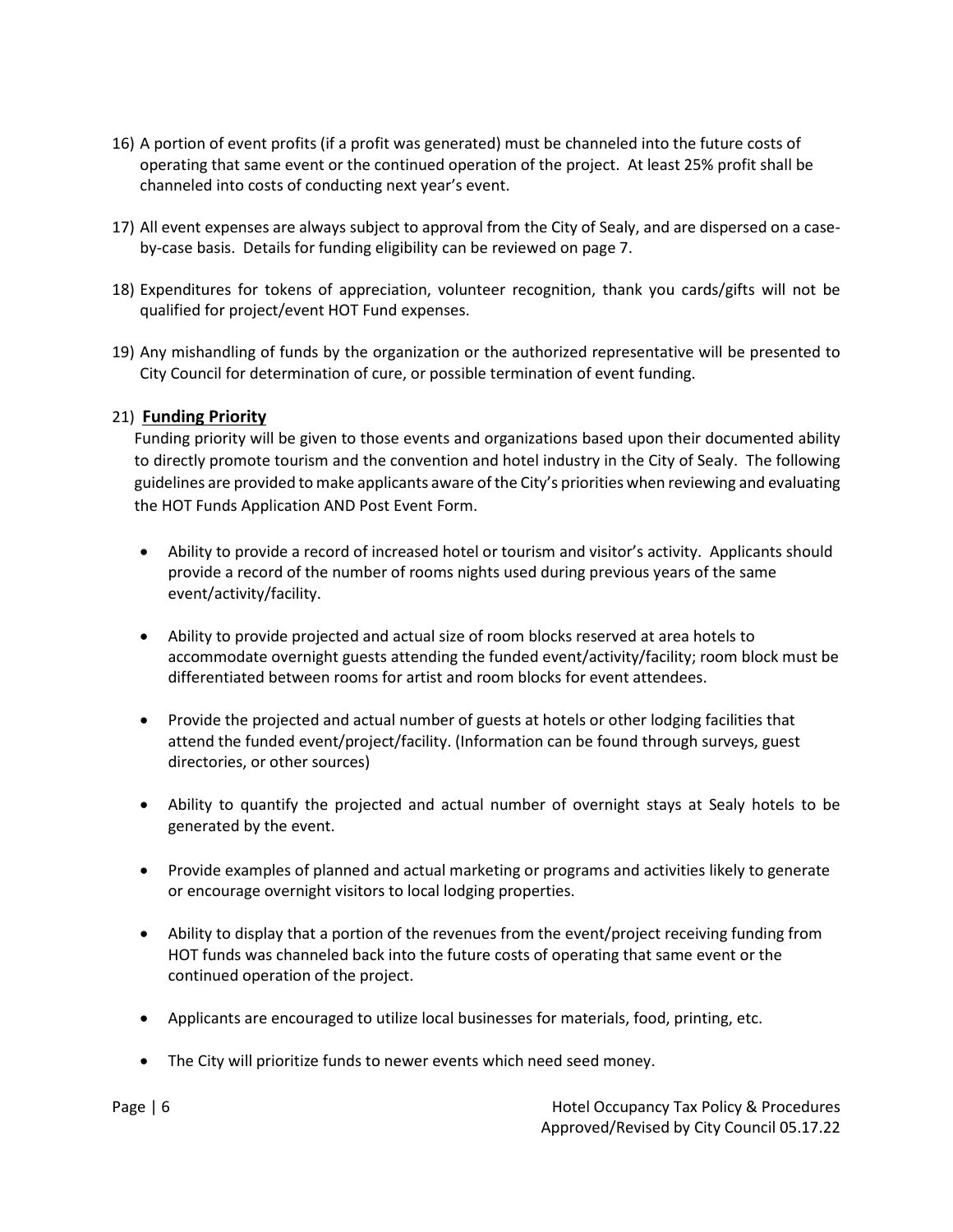## <span id="page-6-0"></span>**HOT Fund's Eligibility**

All HOT Fund expenditures must comply with Federal, State, and local laws, including, but not limited to, the Hotel Occupancy Statute, copyright laws, licensing requirements, and City Policy. You should make yourself aware of the following criteria, restrictions and requirements.

#### **Authorized Uses:**

Eligible HOT Fund expenditures must meet the two requirements**: Requirement #1:** The State of Texas Tax Code Chapter 351 governs municipalities' Hotel Occupancy Taxes. This tax code grant is not intended to help charities or noble causes. The authorized use of these funds is to **Directly** promote tourism **AND** the convention and hotel industry. Both aspects must be met.

*Remember: "Heads in Beds"*

#### *The use of HOT Funds must meet Requirement #1 before being evaluated against Requirement #2.*

**Requirement #2:** The Legislature has defined specific categories & criteria for qualified funding. The law requires the grant money to be allocated based on specific categories.

The Categories include: A. Convention Centers and Visitor Information Centers

- B. Convention Registrants
- C. Advertising and Promotions
- D. Promotions of the Arts
- E. Historical Uses
- F. Sports Facilities
- G. Funding Tourist Transportation/ Shuttles to Area Attractions
- H. Signage

When in doubt, you should consult with the City of Sealy's HOT Funds Administrator to ensure the event's expenditures meet the qualifications. The City's determination of eligible expenditures will be final. If the event is awarded HOT Funds, all funding will be allocated into the following categories based on information reviewed in the organization's application, post event reporting, media placements, and any follow-up questions/interviews.

#### **Criteria for Each Category:**

The list below provides detailed information of funding criteria, restrictions and requirements. This list is not exhaustive for your event/project/activity/facility.

**CATEGORY A: Convention Centers and Visitor Information Centers:** the acquisition of sites for and the construction, improvement, enlarging, equipping, repairing operation and maintenance of convention center facilities or visitor information centers, or both.

CATEGORY A funds the establishment, improvement, or maintenance of a convention center or visitor information center. The Sealy Convention & Visitors Bureau is a visitor information center. This

Page | 7 Hotel Occupancy Tax Policy & Procedures Approved/Revised by City Council 05.17.22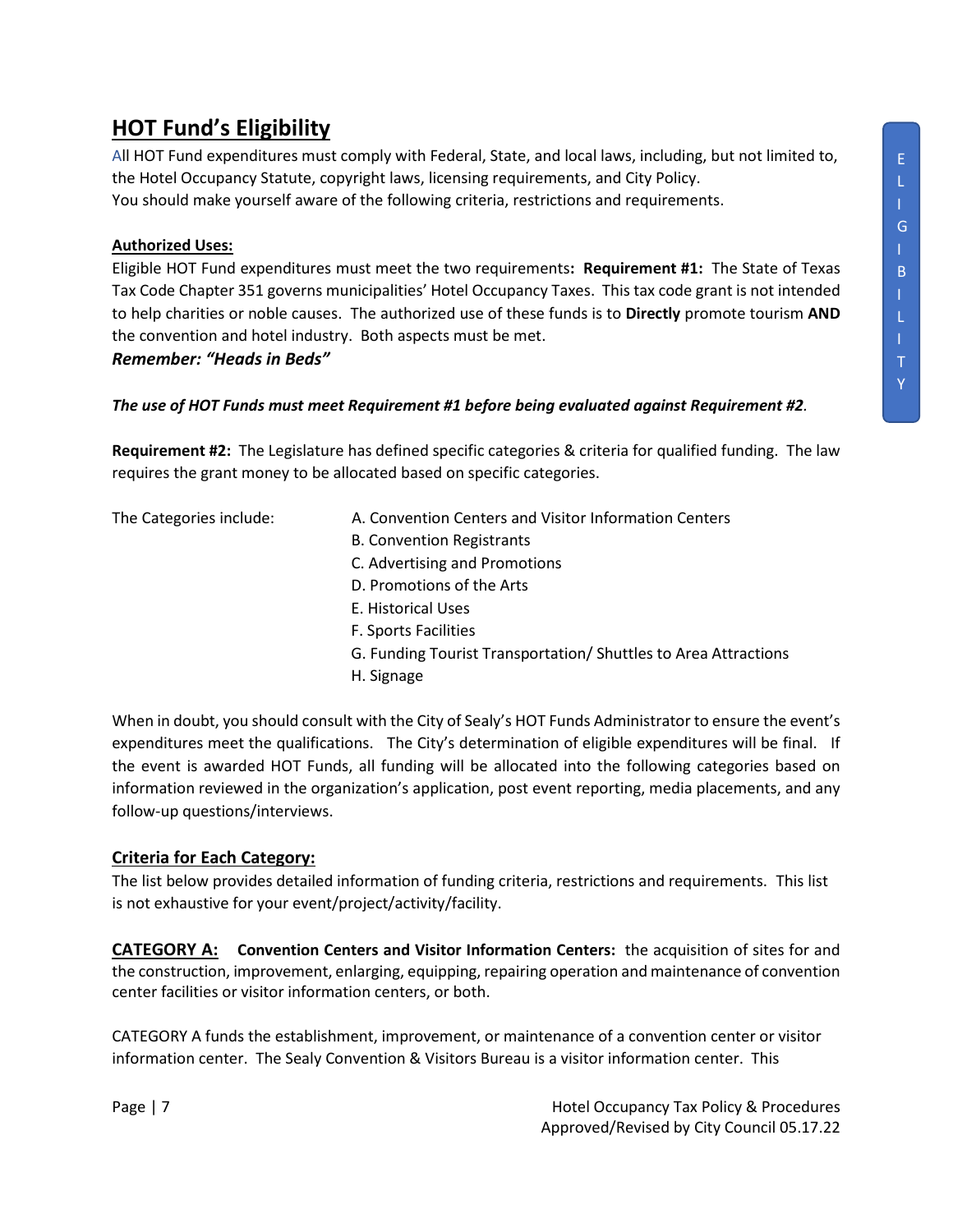category includes salary for staffing the visitors center. If the staff performs both tourism functions, HOT should only be used proportionate to the percentage of time spent on tourism.

- The term "convention center" is defined to include civic centers, auditoriums, exhibition halls, and coliseums that are owned by the city or another governmental entity or that are managed in whole or in part by the city.
- To be eligible for HOT as a "convention center", **more than 50 percent of the bookings for the facility must have been to host conventions or meetings that directly promote tourism and the hotel and convention industry**.
- A venue booked for weddings at least 50% of the year will bring in guests from out of town—thus it would qualify for HOT funds.
- Simply naming a facility a convention center or visitor information center does not automatically qualify the facility as a "convention center."
- General civic buildings such as the city hall, local senior citizen centers or activity centers would **not** qualify as convention centers that could be funded by hotel tax.

**CATEGORY B: Registration of Convention Delegates:** the furnishing of facilities, personnel, and materials for the registration of convention delegates or registrants;

Category B funds expenditures for administrative costs that are actually incurred for assisting in the registration of convention delegates or attendees. **This is generally an expenditure for larger cities that hold large conventions**, and includes covering the personnel costs and costs of materials for the registration of convention delegates or attendees.

**CATEGORY C: Advertising, Solicitations and Promotions that Directly Promote Tourism and the Hotel and Convention Industry**: advertising and conducting solicitations and promotional programs to attract tourists and convention delegates or registrants to the municipality or its vicinity;

Category C funds advertising and conducting solicitations and promotional programs to attract tourists and convention delegates or registrants to the municipality or its vicinity. The marketing must directly promote **the hotel & convention industry**. This requirement includes all advertising formats. Event advertising must include promotion of hotel stay to be to be considered an eligible HOT Fund expense. Use of hotel chain logos will help tourists have an awareness of where they can stay. Hotel logos must be a reasonable size that the average person can notice and view. (No fine print) Suggestions to meet this requirement include: ensuring that area hotels are listed on tourism websites, radio ads which should include some phrasing such as: "*When the event is over, plan to stay with us. Make your reservation now at one of Sealy's hotels*.", paid "news coverage"/stories should include something like: "*The* e*vent organizer tells us that you'll definitely want to make a full day of it and get reservations to stay at one of Sealy's hotels*.", posters, flyers and billboards should include logos (contact Convention & Visitor's Bureau if needed) and promotion of hotel stay such as the following (be sure to verify as current any contact info you use):

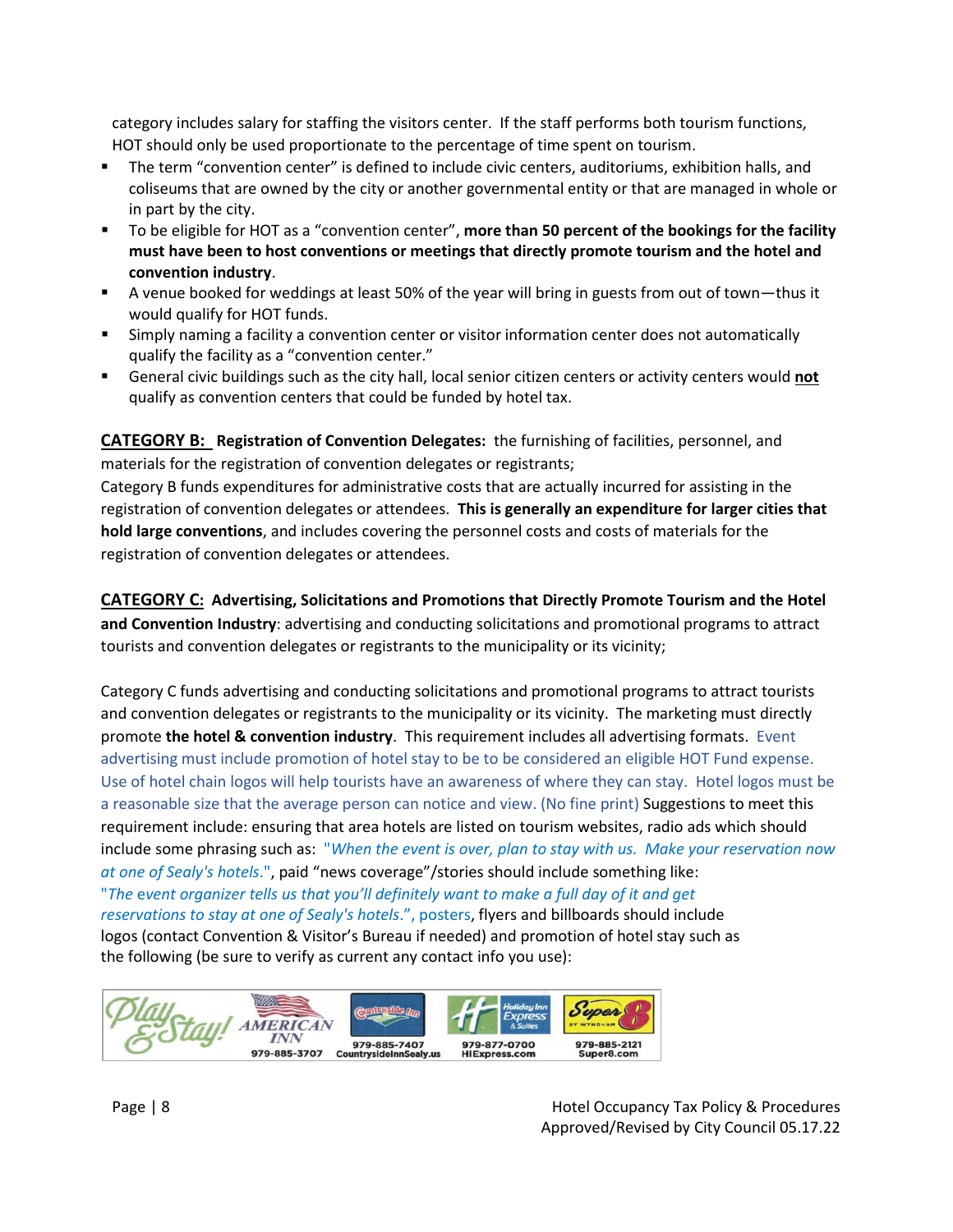newspaper ads must include promotion of hotel stay as noted above—unless the ad is so small that logos wouldn't fit (1"x1")—in which case the ad can simply say something like "*Book your hotel stay now*".

#### **CATEGORY D: Promotions of the Arts that Directly Promote Tourism and the Hotel and Convention Industry:**

Category D funds the encouragement, promotion, improvement, and application of the arts that can be shown to have some direct impact on tourism and the hotel/convention industry. The impact may be that the art facility or event can show hotel nights that are booked due to their events or that guests at hotels attend the arts event. Eligible forms of art include instrumental and vocal music, dance, drama, folk art, creative writing, architecture, design and allied fields, painting, sculpture photography, graphic and craft arts, motion picture, radio, television, tape and sound recording, and other arts related to the presentation, performance, execution, and exhibition of these major art forms.

- Qualified funding **includes** but is not limited to:
- **Contract to book an entertainer/artist**
- Hotel accommodation costs for artist and/or crew
- **The creation of an arts building would not qualify.**

**CATEGORY E**: **Historical Restoration and Preservation Activities that Directly Promote Tourism and the Hotel and Convention Industry:** historical restoration and preservation projects or activities or advertising and conducting solicitation and promotional programs to encourage tourists and convention delegates to visit preserved historic sites or museums.

Category E funds enhance historical restoration and preservation projects or activities, or advertising and conducting solicitations and promotional programs to encourage tourists\* and convention delegates to visit preserved historic sites or museums that are likely to attract tourists\* and hotel guests.

- It is not enough that a project or activity event merely be historical in nature; Texas law requires that the historical related expenditure also directly promote tourism and the hotel and convention industry.
- A project such as historical placards that describe historical objects/building qualifies as a historical preservation effort.

#### **CATEGORY F**: **Sporting Event Expenses that Substantially Increase Economic Activity at Hotels:**

Category F funds expenses include promotional expenses, directly related to a sporting event in which:

- **the majority of participants are "tourists"** (see page 2 definition). The total athletes and number of tourist athletes participating should be submitted based on registration data collected.
- The event must **substantially increase economic activity at hotels within the city or its vicinity**.
- RV park stays **are not** hotel stays
- CATEGORY F funding reimbursement may vary depending on the number of sporting event participants who show up. For this reason, some funds may remain unclaimed.
- CATEGORY F funding **cannot** be used for local sporting activity such as Little League, intramural sports, etc., except in the case of regional, state or national tournaments.
- CATEGORY F has very specific criteria and **does NOT include** infrastructure items such as fencing, scoreboards, etc. In general, the types of game-related items covered only exist during your event: *Examples include: Umpire Fees, Tournament Software and Coordinator Fees, Sanction Fees, Award Expenses*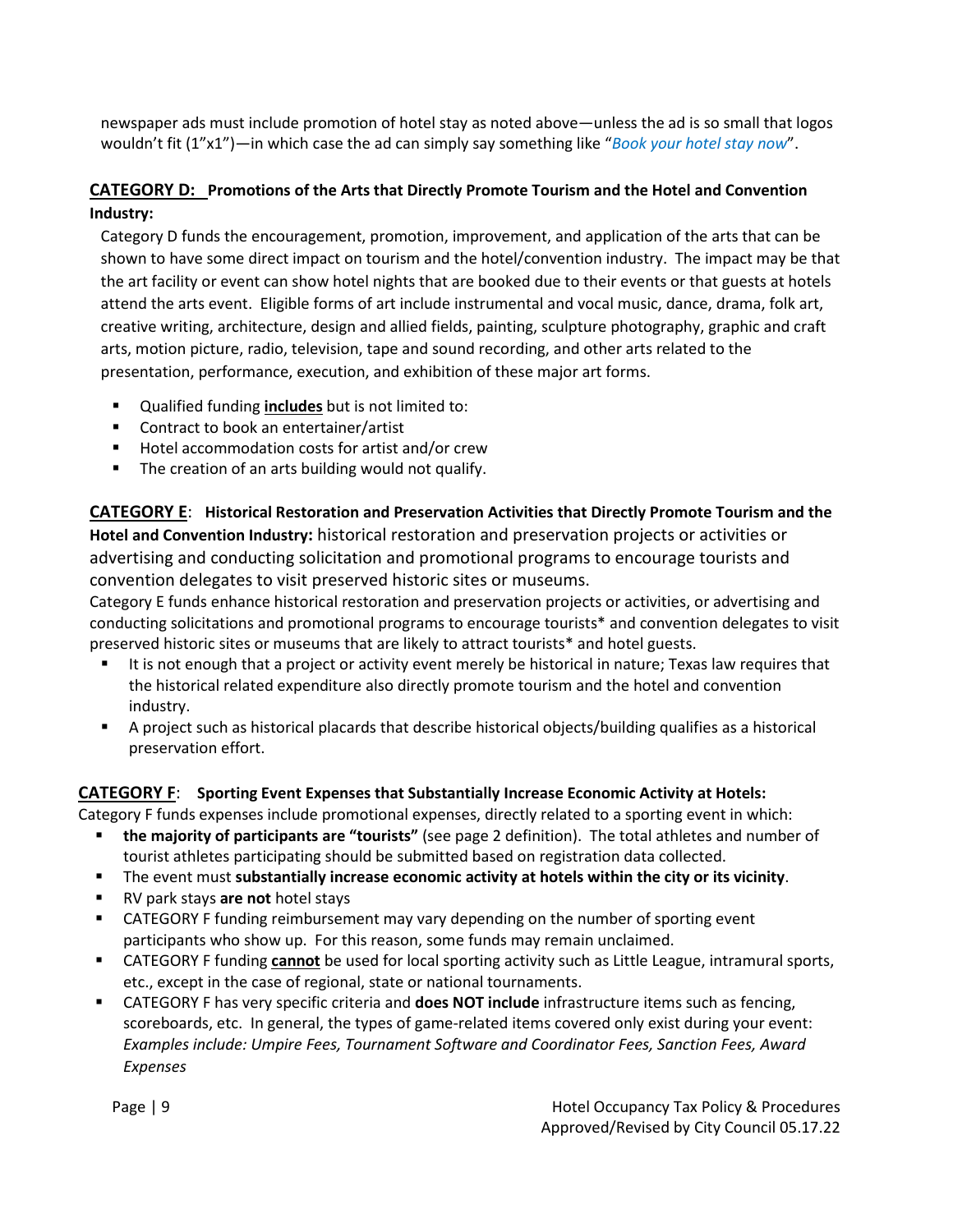**CATEGORY G: Funding transportation systems for transporting tourists from hotels to and near the city to any of the following destinations:** the commercial center of the city; a convention center in the city; other hotels in or near the city; or tourist attractions in or near the city. The law specifically prohibits the use of the local hotel tax to cover the costs for general city transit costs to transport the general public.

Category G funds transportation of tourists from hotels to attractions via transportation system that is **owned and operated by the municipality or** privately owned and operated but partially financed by the municipality, or shuttle costs that are for transit provided by a separate for-profit company. For example, the event may want to contract to provide a shuttle to take hotel guests from a number of different properties all to one site hosting a major tourism event or attraction. **Sealy does not currently own or operate a transportation system so funding will not be granted in thistype of instance.** A donation to a complimentary shuttle service such as Colorado Valley Transit would **not** be permitted under the HOT statute.

#### **CATEGORY H: Funds signage directing tourists to sights and attractions that are visited frequently by hotel guests in the municipality.**

■ Examples of signs that qualify include: those that would be placed at Sealy hotels to direct guest to a shuttle pickup point those that would be placed at shuttle pickup/drop-off points at the event those that would direct hotel guest where parking is allowed and not allowed those that would help tourists navigate event locations, such as numbers or letters for booths that correlate to an event site map yard signs made of coroplast with wire stakes, such as those used for political campaigns are acceptable a permanent highway sign along IH-10 which says

"*State Historic Museum, 1 mile*"

External signs directing tourists, such as those near the street, should be made of weatherproof material, and use mounting mechanisms that are weather resistant. If possible, use generic verbiage so that signs could be used again for future events. For example: **Avoid** using specific dates, years, or pricing:

"*ArtFest Parking 2016*"

#### "*ArtFest 2016 Shuttle Pickup*"

Examples of signs that would **NOT** qualify include:

Signage directing vendors, volunteers, delivery trucks or back-stage participants

Signs showing the price of event admission or products

**do not** use poster board and permanent marker and put the sign in a bucket with bricks

 Tourist" is defined as an individual who travels from the individual's residence to a different municipality, county, state, or country for pleasure, recreation, education, or culture.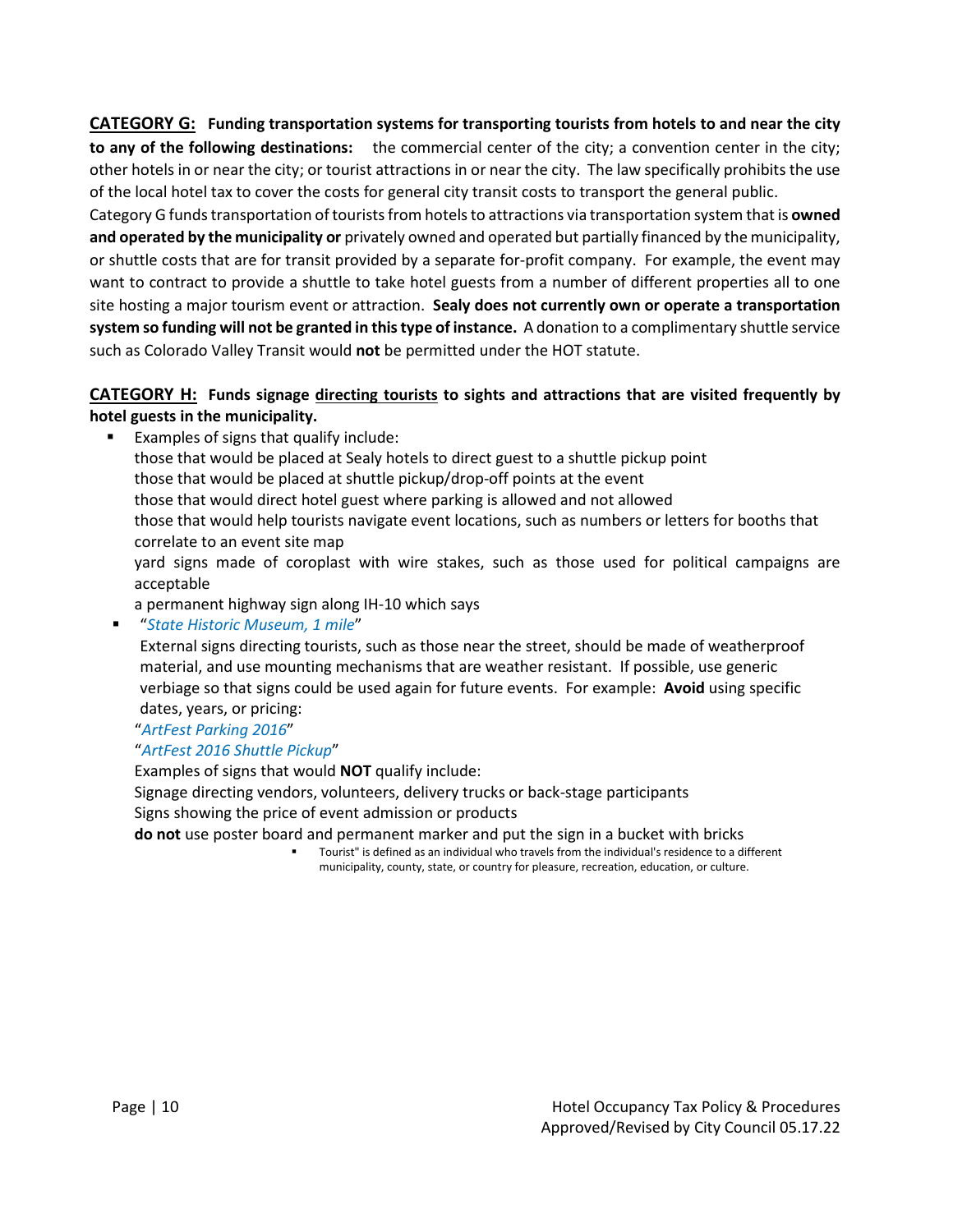*The table below demonstrates how an event's HOT Funds may be distributed by City Council and presented in the funding approval letter. Funds may not be commingled with other categories or other events.* 

| Category | <b>Summary Description</b>                                                                                                                                                                                                                                                                                      | <b>Grant Amount</b> |
|----------|-----------------------------------------------------------------------------------------------------------------------------------------------------------------------------------------------------------------------------------------------------------------------------------------------------------------|---------------------|
| A        | Funding the establishment, improvement, or<br>maintenance of a convention center or visitor<br>information center.                                                                                                                                                                                              | \$                  |
| B        | Paying the administrative costs for facilitating<br>convention registration.                                                                                                                                                                                                                                    | \$                  |
| C        | Paying for advertising, solicitations, and promotions<br>that attract tourists* and convention delegates to<br>the city or its vicinity.                                                                                                                                                                        | \$                  |
| D        | Expenditures that promote a variety of<br>art-related programs that also promote tourism and<br>local hotel and convention activity.                                                                                                                                                                            | \$                  |
| E        | Enhance historical restoration and preservation<br>projects or activities, or advertising and conducting<br>solicitations and promotional programs to encourage<br>tourists* and convention delegates to visit preserved<br>historic sites or museums that are likely to attract<br>tourists* and hotel guests. | $\zeta$             |
| F        | Funding sporting events that substantially increase<br>economic activity at hotels including promotional<br>expenses, directly related to a sporting event in<br>which the majority of participants are tourists*.                                                                                              | \$                  |
| G        | Funding transportation of tourists from hotels to<br>attractions via transportation system that is owned<br>and operated by the municipality or privately owned<br>and operated but partially financed by the<br>municipality.                                                                                  | \$                  |
| H        | Signage directing tourists* to sights and attractions<br>that are visited frequently by hotel guests in the<br>municipality.                                                                                                                                                                                    | \$                  |

*If in doubt, contact the HOT Fund's Administrator before making the expenditure. If you have any questions about this grant, please do not hesitate to contact us at [hotfund@ci.sealy.tx.us](mailto:hotfund@ci.sealy.tx.us) or by phone at 979-885-3511.*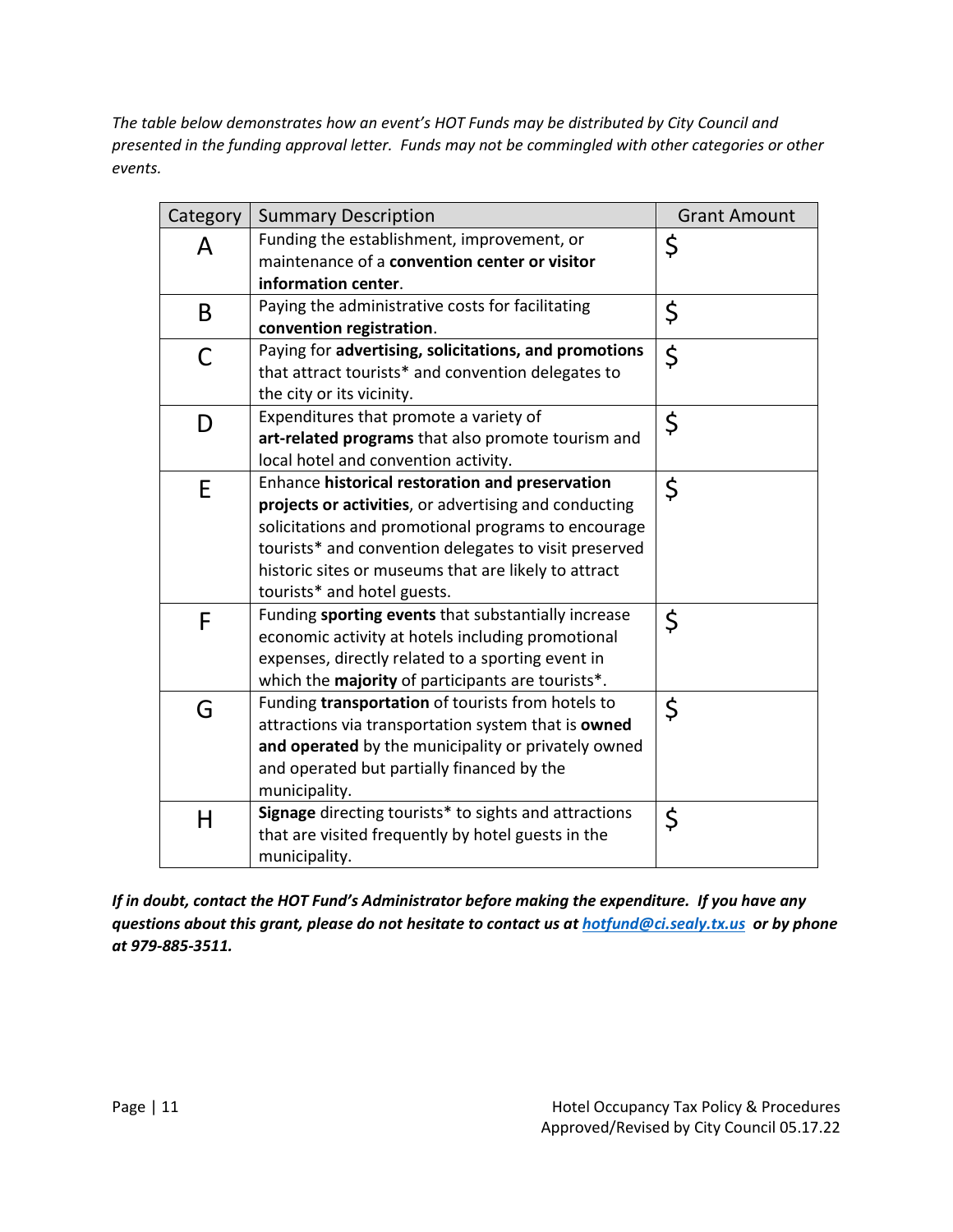# <span id="page-11-0"></span>**The (HOT) Application Information**

- 1) Applications may be requested from the City of Sealy during the month of May. Applications must be submitted no later than the first Monday in June. Please request and submit applications: City of Sealy, Attn. HOT Funds Administrator P.O. Box 517 Sealy, TX 77474. In person, go to: City Hall 415 Main Street Sealy, TX 77474 or Email: [hotfund@ci.sealy.tx.us](mailto:hotfund@ci.sealy.tx.us) The HOT Application may be found on (page 16)
- 2) The City considers applications for events, projects, activities, or facilities which meet the State of Texas Statute regarding HOT Funds, which includes: the necessary **Requirement #1** of **Directly** promoting tourism **AND** the convention and hotel industry, as well as the **Requirement #2** of fitting into one or more of the listed categories (on page 7)
- 3) The consideration of HOT Funds requests will take place once a year through a formal process. During the evaluation process, applicants may be asked to present information and answer questions from the HOT Committee and/or City Council. If the organization's attendance is requested, the authorized representative will be notified one week prior to the meeting when practicable. Please ensure completeness of the Application and include all required documentation as listed.
- 4) The Event/project/activity/facility shall abide by the City of Sealy's HOT Funds Policy and Procedures and meet the General Eligibility requirements identified in the section: Eligibility (page 7). If an event will not generate any meaningful hotel night activity, it is not eligible for receipt of hotel occupancy tax funds.

Keep a copy of the application, it will be a reference when reporting post event information.

Please return completed application with necessary attachments and signature to the City of Sealy by the application deadline, which is the first Monday in June. If you have any application questions, please contact the HOT Funds Administrator a[t hotfund@ci.sealy.tx.us](mailto:hotfund@ci.sealy.tx.us) or 979-885-3511.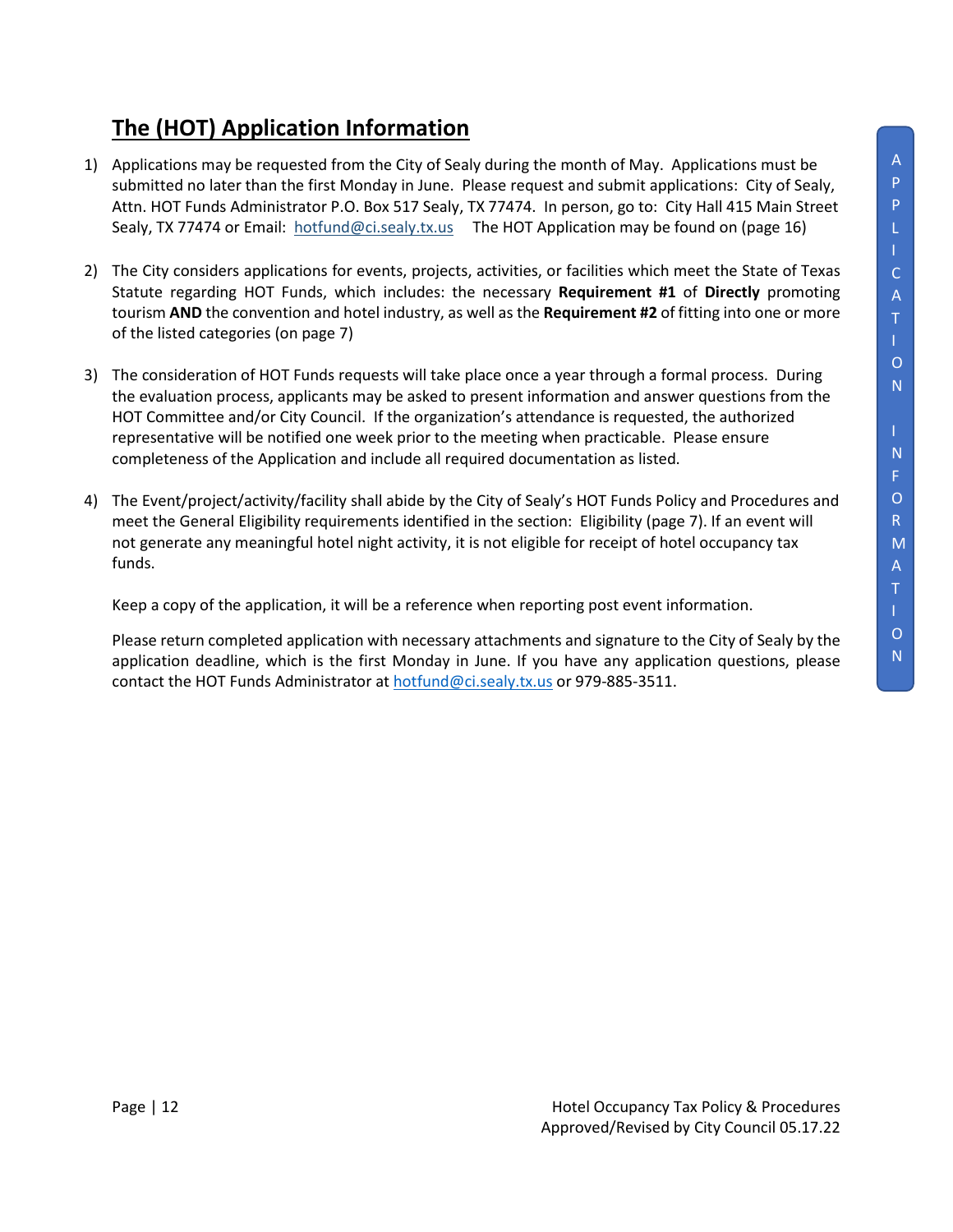## <span id="page-12-0"></span>**Notification of Funding Decision**

1) Applicants receive notification of event funding after City Council makes determinations. City Staff will present applicants with a letter of approval or denial. The letter of approval specifies the event's method of payment and the awarded dollar amounts per category that may be expended. A letter of denial will outline the reason(s) HOT Funds were not awarded.

All HOT expenditures must meet **Requirements** #1 and #2: Please see page 7 for more information.

#### **Approval Letter**

- 2) The approved Event's grant money must be spent according to the terms specified by the State Statute, the City of Sealy, and City Council. When in doubt, you should consult with the HOT Funds Program Administrator with questions to ensure your expenditures qualify. The City's determination will be final. The law requires the grant money to be allocated based on specific categories. Your approved funding was allocated into categories based on information you provided in your Application, Post Event Report and follow-up questions/interviews.
- 3) Recipients who received an Approval of Funding Letter will also receive the **Request for Funding Form** and the **Post Event Form.**
	- Recipients shall submit one **Request for Funding Form** per invoice. The Request for Funding Form is used for the reconciliation of qualified HOT Funds expenses.
	- All entities that are approved for HOT Funds must complete and submit the **Post Event/Report Form** within 60 days of the conclusion for each funded event/project. The report will be reviewed by the City to determine how well the entity met its goals and will be used in consideration of future hotel occupancy tax funding requests. If the event/project period covers more than 90 days, projects must submit periodic and post event information in Quarterly Reports instead of the Post Event Form.
- 4) During Event progression please keep financial records available as outlined in the Sealy HOT Policy and Procedures (page 5)

#### **Budget Items**

- 5) Approvals for HOT Funds are by EVENT—not ORGANIZATION. If approved for more than one event, you cannot commingle expenses or funding between events**.**
- 6) Due to category caps, funding shall be expended as directed by City Council (found in the Notification of Funding document), and cannot be shifted from one **category** to another.

For any questions/concerns please contact email[: hotfund@ci.sealy.tx.us](mailto:hotfund@ci.sealy.tx.us) or by phone 979-885-3511.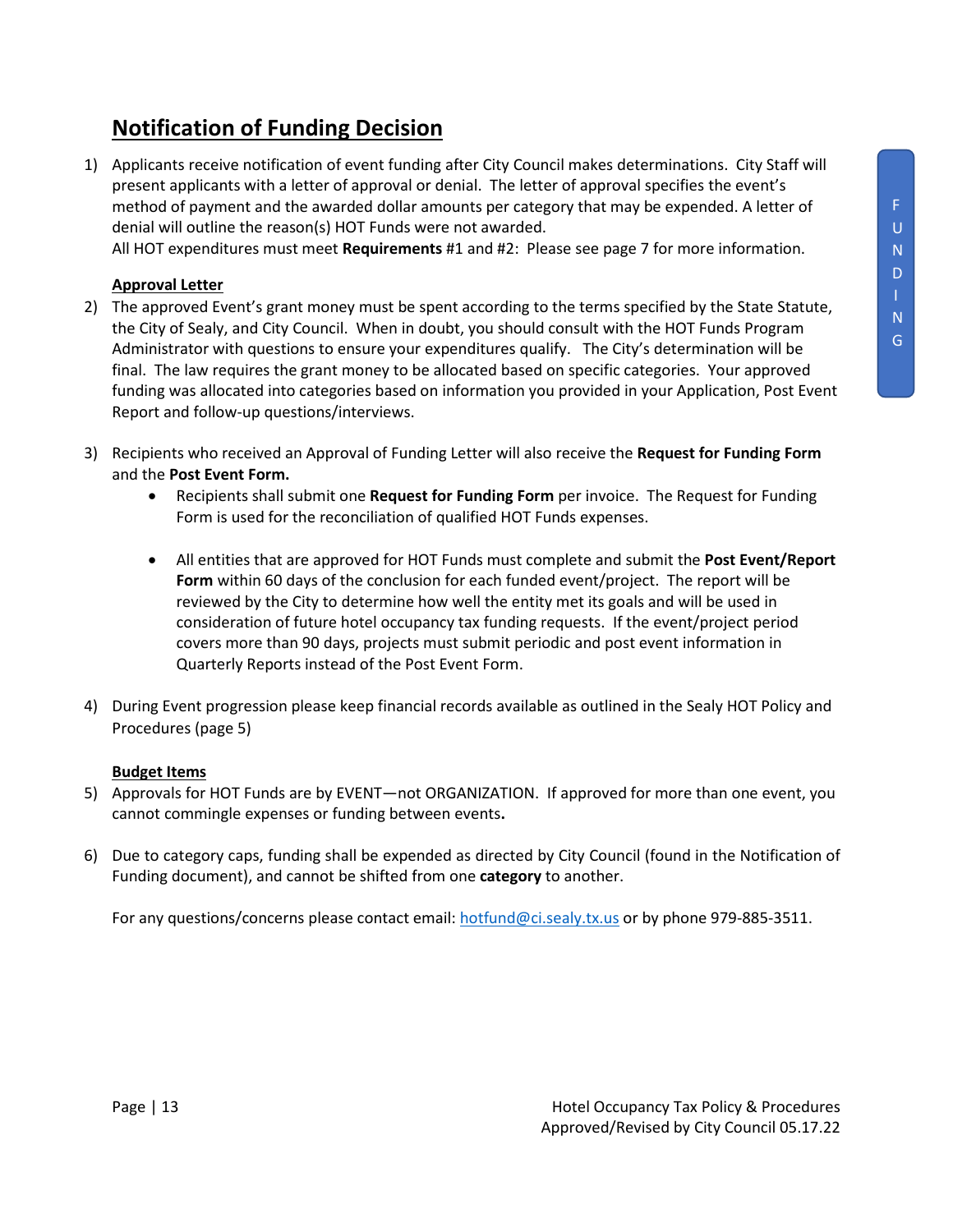## <span id="page-13-0"></span>**Event Insurance, Permits & Licenses**

#### Event Insurance

The City of Sealy may require event insurance. Please check with the HOT Funds Administrator regarding insurance coverage for all events, projects, and activities.

#### Permits & Licenses

Please contact the City Secretary Department for details regarding road closures permits and licenses and such as: Alcohol, Fireworks, Overnight RV Stays in City Parks, Circus and Event Permits. There may be additional fees for these items. [hotfund@ci.sealy.tx.us](mailto:hotfund@ci.sealy.tx.us) **PHONE: 979-885-3511**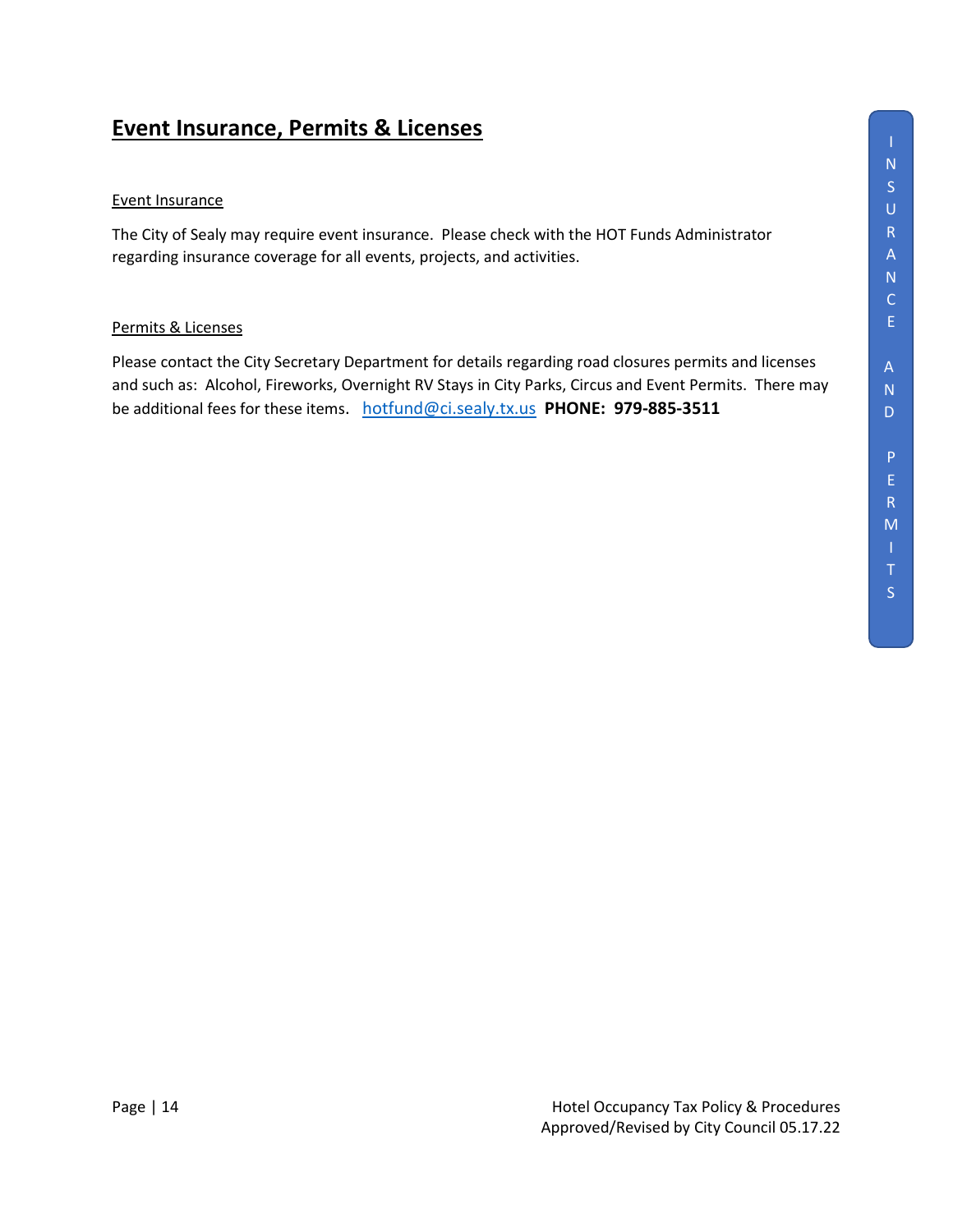#### *City of Sealy Hotel Occupancy Tax Policy and Procedures Version 2.1 Approved 05.17.22*

#### *Statement of Agreement*

I have read, understand, and agree to fully comply with the information provided to me within the City of Sealy HOT Funds Policy and Procedures. I agree to accept that the City's decision and interpretation of the (HOT) statute regarding what qualifies for HOT Funds expenditure/ reimbursement is final. I intend to use the funding for the event/project to directly promote tourism and support the convention and hotel industry by attracting visitors and overnight guests for the economic enhancement for the City of Sealy.

In situations including where an event is canceled or an amount is refunded that has already been reimbursed by the City, I agree to notify the City within 10 days and refund HOT funds where appropriate. I acknowledge that I am not able to rollover or otherwise take funding from one year and apply it to a prior or future event's expenses.

This policy replaces all previous policies adopted by the City regarding the disbursement of city HOT funds except as specifically noted in this policy.

\_\_\_\_\_\_\_\_\_\_\_\_\_\_\_\_\_\_\_\_\_\_\_\_\_\_\_\_\_\_\_\_\_\_\_\_\_\_\_\_\_\_\_\_\_\_\_\_\_\_\_\_\_\_\_ \_\_\_\_\_\_\_\_\_\_\_\_\_\_\_\_\_\_\_\_\_\_\_\_\_\_

\_\_\_\_\_\_\_\_\_\_\_\_\_\_\_\_\_\_\_\_\_\_\_\_\_\_\_\_\_\_\_\_\_\_\_\_\_\_\_\_\_\_\_\_\_\_\_\_\_\_\_\_\_\_\_\_\_\_\_\_\_\_\_\_\_\_\_\_\_\_\_\_\_\_\_\_\_\_\_\_\_\_\_\_\_

\_\_\_\_\_\_\_\_\_\_\_\_\_\_\_\_\_\_\_\_\_\_\_\_\_\_\_\_\_\_\_\_\_\_\_\_\_\_\_\_\_\_\_\_\_\_\_\_\_\_\_\_\_\_\_\_\_\_\_\_\_\_\_\_\_\_\_\_\_\_\_\_\_\_\_\_\_\_\_\_\_\_\_\_\_

| Authorized Representative Signature | Date |
|-------------------------------------|------|

Printed Name

Title and Organization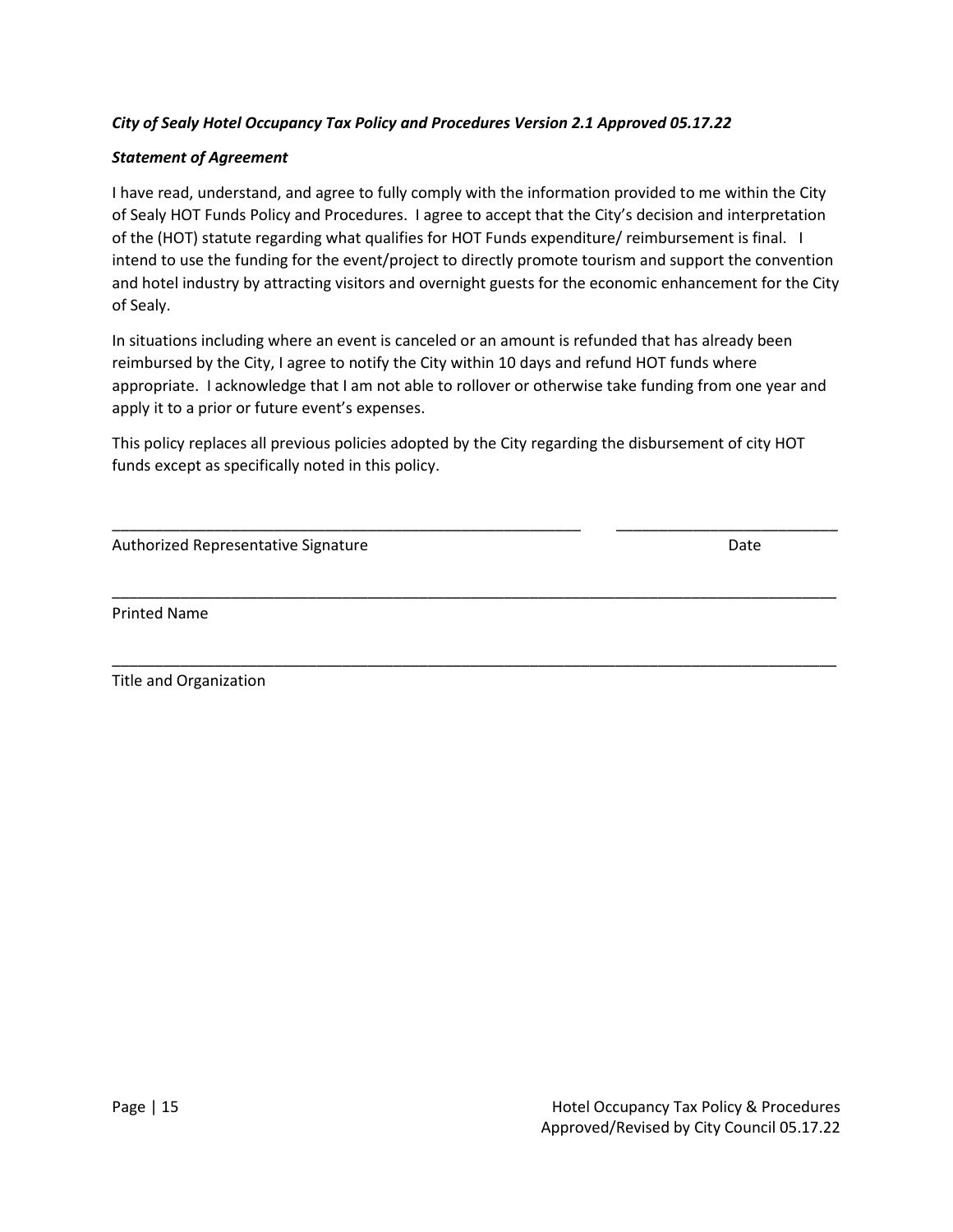

# Hotel Occupancy Tax Application for Funding

<span id="page-15-0"></span>Please fill out Application clearly and completely; submit to the City of Sealy by the first Monday in June. Keep a copy for your records.

Based on the application, previous year's Post Event Report, and any other information given to the City from questions and interviews, the HOT Funds Committee will make a recommendation regarding funding to the City Council. The Sealy City Council will make the final decision on your request.

| <b>Event Information</b>          |  |
|-----------------------------------|--|
|                                   |  |
|                                   |  |
|                                   |  |
| Amount Requested: \$_____________ |  |
| Total projected cost of event \$  |  |

What is the total projected amount of funds that will be rolled over to fund next year's event? It must be at least 25% of the profit from the event.

\$\_\_\_\_\_\_\_\_\_\_\_\_\_\_\_\_\_\_\_\_

If the event is awarded funds, how will the funds be used? What types of costs will be covered?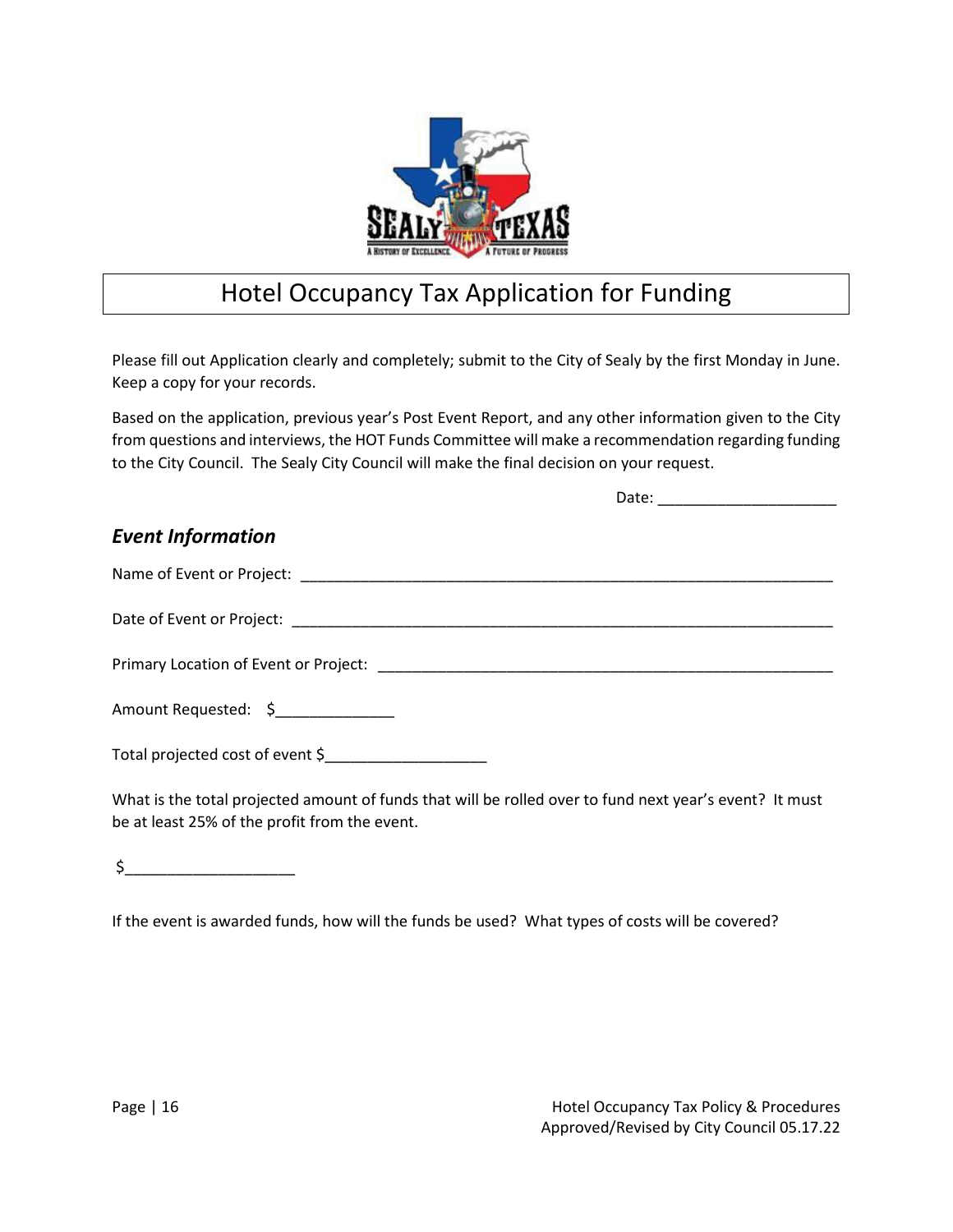Primary Purpose of Funded Activity/Facility/Project:

## *Organization Information*

| Purpose of your organization: |  |
|-------------------------------|--|

*Which Category or Categories Apply to Funding Request, and Amount Requested Under Each Category: Please also refer to the HOT Funds Policy and Procedures for further detail on each category below.* 



**A) Convention Center or Visitor Information Center:** construction, improvement, equipping, repairing, operation, and maintenance of convention center facilities or visitor information centers, or both. Amount requested under this category: \$

**B) Registration of Convention Delegates**: furnishing of facilities, personnel, and materials for the registration of convention delegates or registrants. Amount requested under this category:  $\circ$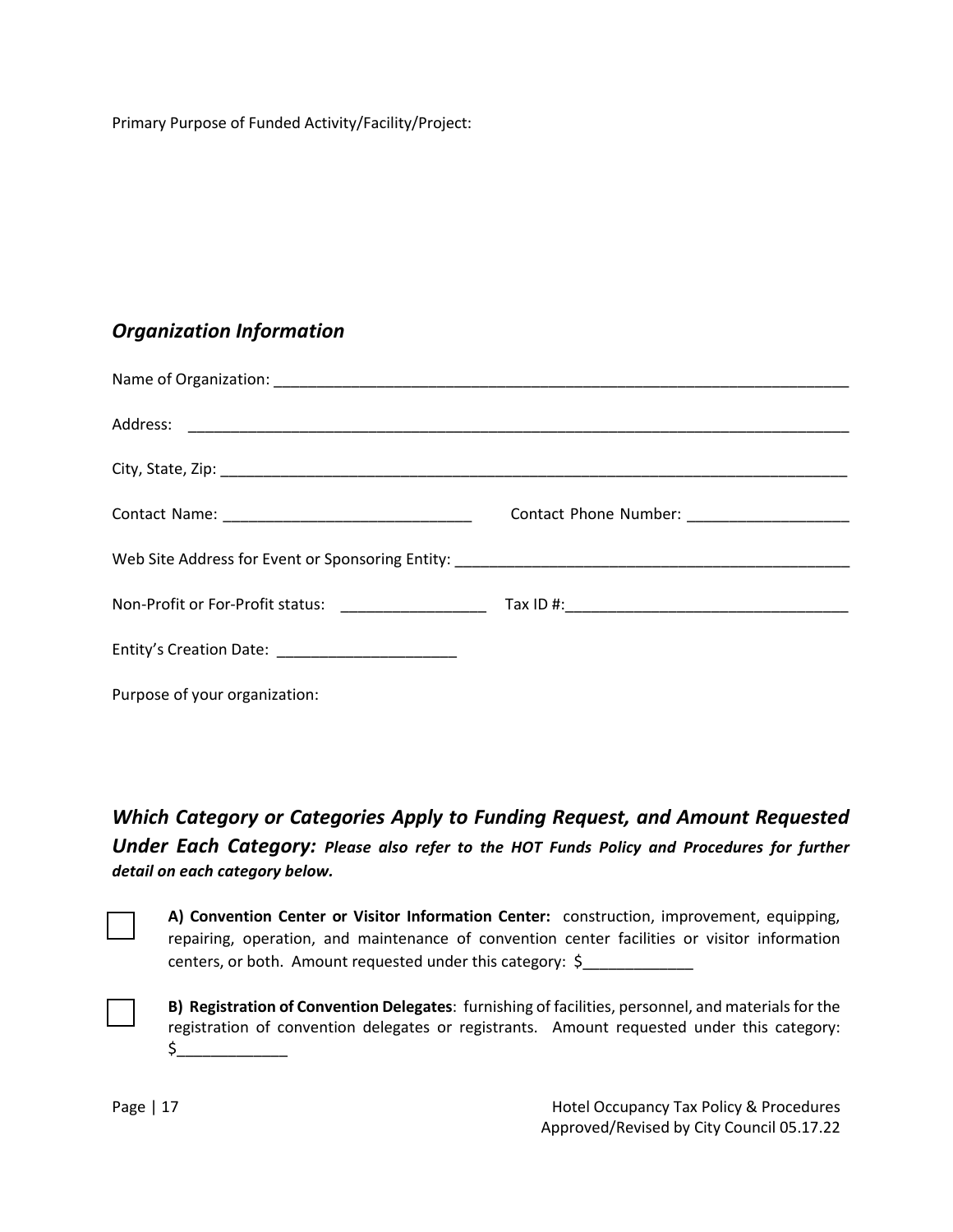|  |  | C) Advertising, Solicitations, Promotional programs to attract tourists and convention delegates |  |  |  |  |
|--|--|--------------------------------------------------------------------------------------------------|--|--|--|--|
|  |  | or registrants to the municipality or its vicinity. Amount requested under this category:        |  |  |  |  |
|  |  |                                                                                                  |  |  |  |  |

**D) Promotion of the Arts that Directly Enhance Tourism and the Hotel & Convention Industry:** the encouragement, promotion, improvement, and application of the arts that can be shown to have some direct impact on tourism and the hotel/convention industry. The impact may be that the art facility or event can show hotel nights that are booked due to their events or that guests at hotels attend the arts event. Eligible forms of art include instrumental and vocal music, dance, drama, folk art, creative writing, architecture, design and allied fields, painting, sculpture photography, graphic and craft arts, motion picture, radio, television, tape and sound recording, and other arts related to the presentation, performance, execution, and exhibition of these major art forms: \$\_\_\_\_\_\_\_\_\_\_\_\_\_

**E) Historical restoration and preservation projects or activities or advertising and conducting solicitation and promotional programs to encourage tourists and convention delegates to visit preserved historic sites or museums**. Amount requested under this category: \$\_\_\_\_\_\_\_\_\_\_\_\_\_

**F) Expenses including promotional expenses, directly related to a sporting event in which the majority of participants are tourists. The event must substantially increase economic activity at hotels within the city or its vicinity.** Amount requested under this category:

 $\zeta_-$ 

How many individuals are expected to participate in the sporting related event?

How many of the participants at the sporting related event are expected to be from another city or county?

Quantify how the sporting related event will substantially increase economic activity at hotels within the city or its vicinity?

**G) Funding transportation systems for transporting tourists from hotels to and near the city to any of the following destinations: 1) the commercial center of the city; 2) a convention center in the city; 3) other hotels in or near the city; and 4) tourist attractions in or near the city**. Amount requested under this category: \$

**\_\_\_\_\_\_\_\_\_\_\_\_\_\_\_\_\_\_\_\_\_\_\_\_\_\_\_\_\_\_\_\_\_\_\_\_\_\_\_\_\_\_\_\_\_\_\_\_\_\_\_\_\_\_\_\_\_\_\_\_\_\_\_\_\_\_\_\_\_\_\_\_\_\_\_\_\_\_** 

**What sites or attractions will tourists be taken to by this transportation?**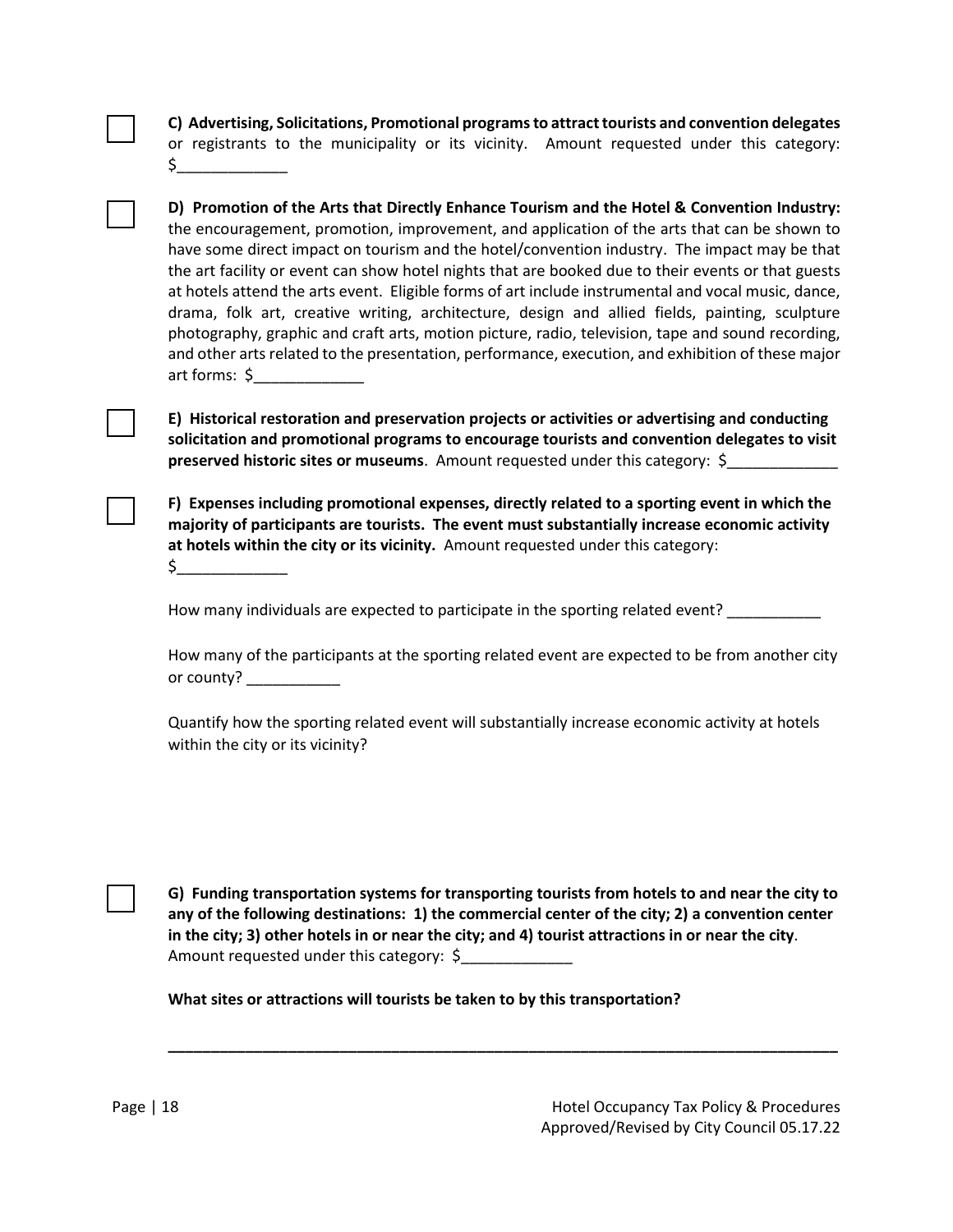**Will members of the general public (non-tourists) be riding on this transportation? \_\_\_\_\_\_\_\_\_**

**What percentage of the ridership will be local citizens? \_\_\_\_\_\_\_\_\_\_\_\_**

**H) Signage directing tourists to sights and attractions that are visited frequently by hotel guests in the municipality**. Amount requested under this category: \$\_\_\_\_\_\_\_\_\_\_\_\_\_

**What tourist attractions will be the subject of the signs?** 

## *Questions for All Funding Request Categories:*

*\*It should be noted that overnight stays within Recreational Vehicles and RV Parks are not counted as HOT.*

1. How many years have you held this Event or Project?

2. Number of days of Event Timing for each day:

- 3. Expected Event Attendance: \_\_\_\_\_\_\_\_\_\_\_\_\_
- 4. How many people attending the Event or Project are anticipated to use Sealy hotels? \_\_\_\_\_\_\_\_
- 5. Total number of room nights attendees are anticipated to stay in Sealy hotels: \_\_\_\_\_\_\_\_\_\_\_\_\_\_\_\_\_
- 6. Do you reserve a room block for event attendees, (not artist/performers) at an area hotel?

|  |  |  | NΩ |
|--|--|--|----|
|--|--|--|----|

7. If so, for how many rooms and at which hotels (Event attendees only)?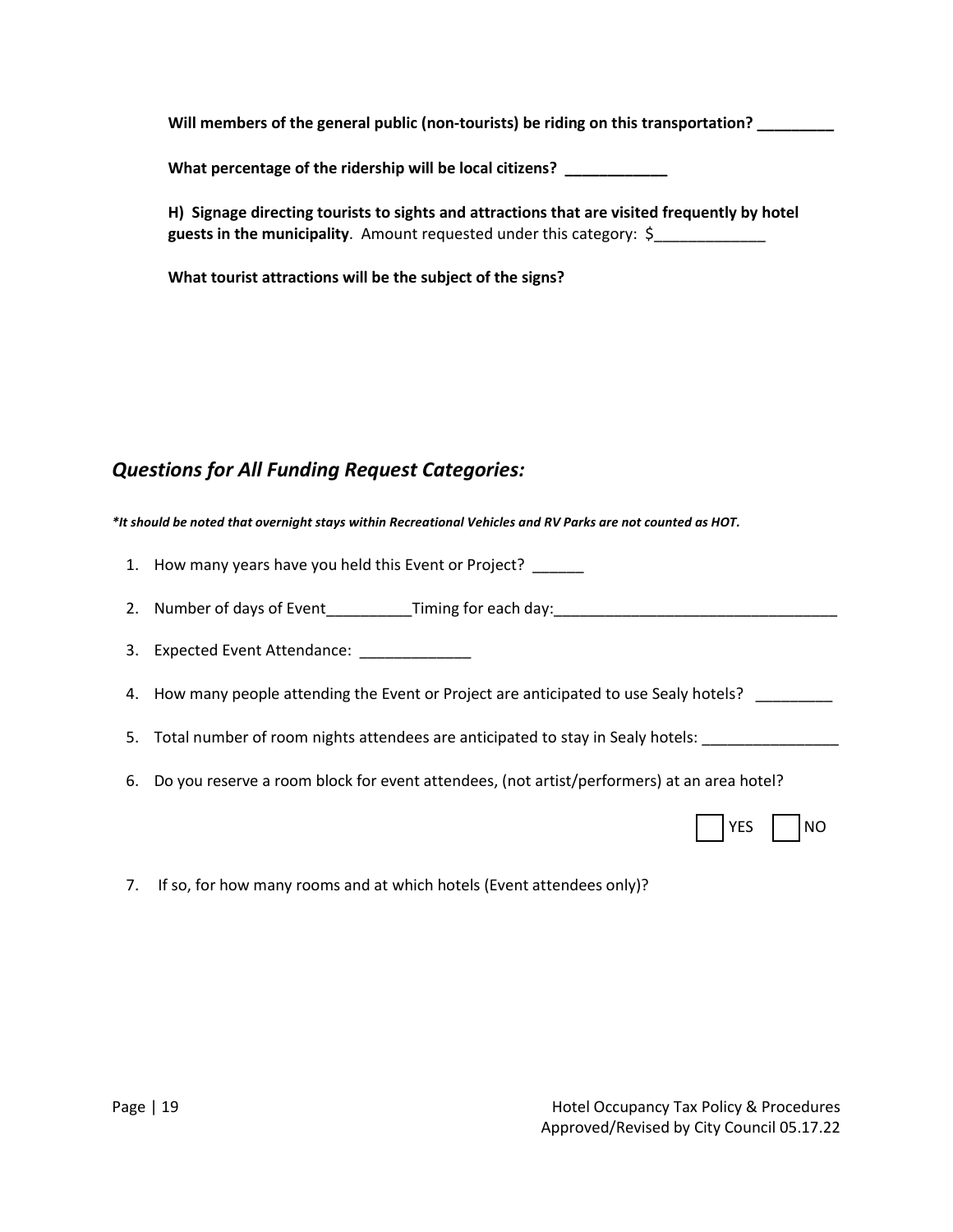8. Differentiate the numbers of hotel night stays between rooms for artists/performers and room blocks for event attendees.

Number of hotel nights for artists/performers \_\_\_\_\_\_\_\_\_\_\_\_\_\_\_\_\_\_\_\_\_\_\_\_\_\_\_\_\_\_\_\_\_\_

Number of hotel nights for event attendees \_\_\_\_\_\_\_\_\_\_\_\_\_\_\_\_\_\_\_\_\_\_\_

- 9. Project the percentage of those in event attendance that are staying at area hotels/lodging facilities? The percentage shall not include RV night stays. \_\_\_\_\_\_\_\_\_\_\_\_\_\_
- 10. List, over the last three years of the event's history, the financial amount of assistance given from

HOT Funds from the City of Sealy and the number of hotel room nights generated:

| <b>Month/Year Held</b> | <b>Assistance Amount</b> | <b>Total Number of Hotel</b><br><b>Nights Generated</b> |  |  |
|------------------------|--------------------------|---------------------------------------------------------|--|--|
|                        |                          |                                                         |  |  |
|                        |                          |                                                         |  |  |
|                        |                          |                                                         |  |  |

11. Will you negotiate a special rate or hotel/event package to attract overnight stays?

|  | VEC |  | NO. |
|--|-----|--|-----|
|--|-----|--|-----|

12. How will you measure the impact of your event on area hotel activity (e.g.; room block usage information, survey of hoteliers, attendee survey, etc.)?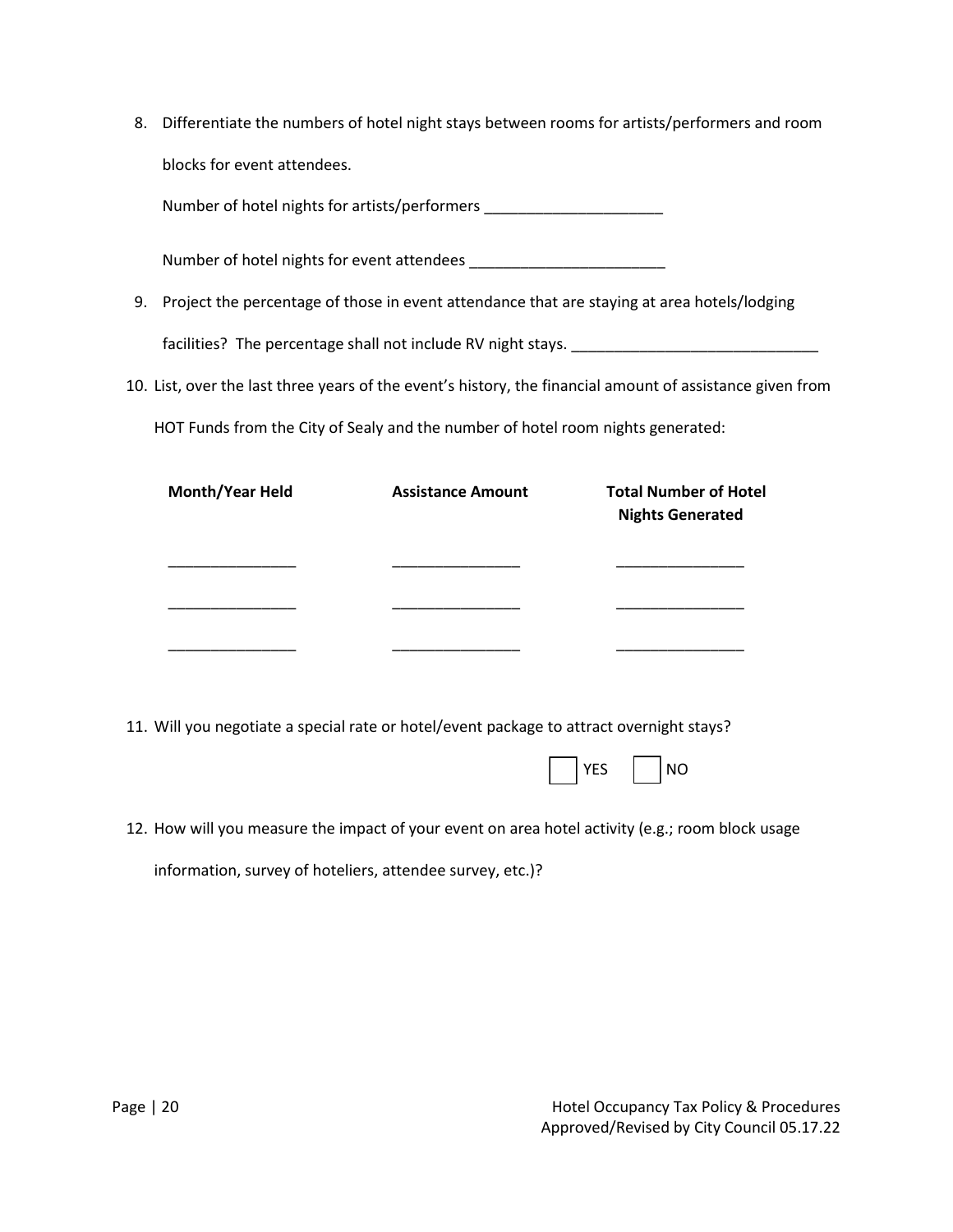13. Please list other organizations, government entities, and grants that have offered financial support to your project:

| 14. Will the event charge admission? VES NO                                   |
|-------------------------------------------------------------------------------|
| 15. Do you anticipate a net profit from the event? $\vert \vert$   YES     NO |
| 16. If there is a net profit, what is the anticipated amount $\zeta$          |
| 17. What is the anticipated use of the net profit from the event?             |

18. If the Event is applying for funds from **Category C**, please list all promotion efforts your organization is coordinating for this year's event and the amount financially committed to each media outlet.

| Newspaper:                                        |  |
|---------------------------------------------------|--|
| Radio:                                            |  |
| TV:                                               |  |
| <b>Other Paid Advertising:</b>                    |  |
|                                                   |  |
| Number of Press Releases to Media:                |  |
| Number Direct Mailings to out-of-town recipients: |  |
| <b>Other Promotions</b>                           |  |
|                                                   |  |

19. What new marketing initiatives will you utilize to promote hotel and convention activity for this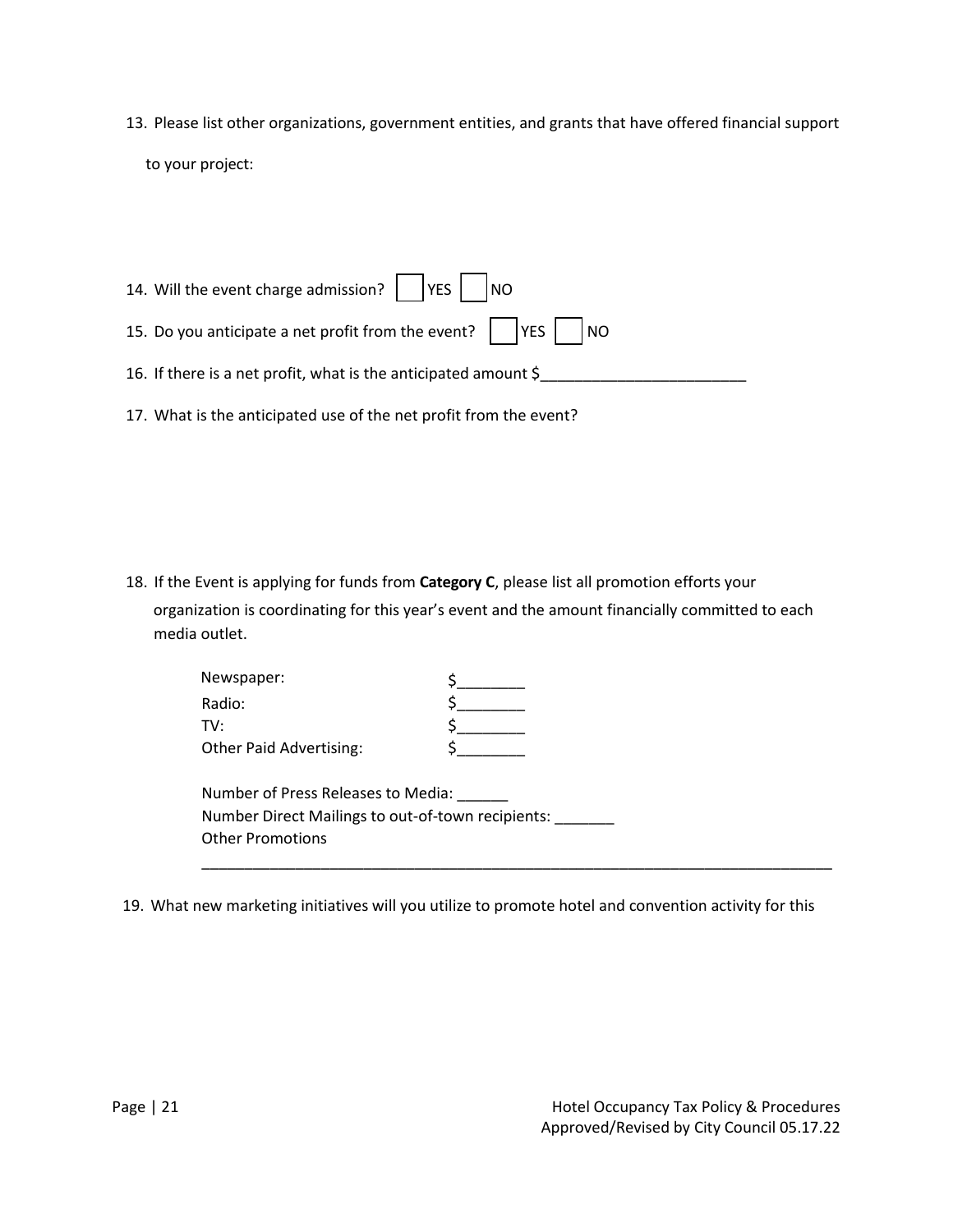20. What geographic areas does your advertising and promotion reach?

\_\_\_\_\_\_\_\_\_\_\_\_\_\_\_\_\_\_\_\_\_\_\_\_\_\_\_\_\_\_\_\_\_\_\_\_\_\_

- 21. Will you include a link to the Convention and Visitor's Bureau or other source on your promotional handouts and in your website for booking hotel nights during this event? [https://discoversealy.com](https://discoversealy.com/) YES NO Any other sources? \_\_\_\_\_\_\_\_\_\_\_\_\_\_\_\_\_\_\_\_\_\_\_\_\_\_\_\_\_\_\_\_\_\_\_\_\_\_\_\_\_\_\_\_\_\_\_\_\_\_\_\_\_\_\_\_
- 22. How many individuals will your proposed marketing reach who are located in another city or county (most media offerings can provide this information? \_\_\_\_\_\_\_\_\_\_\_\_\_\_\_\_\_\_\_\_\_\_
- 23. If the funding requested is related to a permanent facility (e.g. museum, visitor center):

Expected Attendance Monthly/Annually: \_\_\_\_\_\_\_\_\_\_\_Monthly\_\_\_\_\_\_\_\_\_\_\_\_\_\_\_\_\_\_Annually

Percentage of those in attendance that are staying at area hotels/lodging facilities (number shall

not include RV night stays) : \_\_\_\_\_\_\_\_%

#### **Supplemental Information Required with Application**:

| Community Event Form                                               |
|--------------------------------------------------------------------|
| Proposed Marketing Plan for Funded Event                           |
| Schedule of Activities or Events Relating to the Funded Project    |
| Submit a list of the event's agenda with all pricing documentation |

**Please Submit Application no later than the first Monday in June to:** \_\_\_\_\_\_\_\_\_\_\_\_\_\_\_\_\_\_\_\_\_\_\_\_\_\_\_\_\_\_\_\_\_\_\_\_\_\_\_\_\_\_\_\_\_\_\_\_\_\_\_\_\_\_\_\_\_\_\_\_\_\_\_\_\_\_\_\_\_\_\_\_

## **CITY OF SEALY ATTN: HOT FUNDS ADMINISTRATOR P O BOX 517 415 MAIN STREET SEALY, TEXAS 77474 [hotfund@ci.sealy.tx.us](mailto:hotfund@ci.sealy.tx.us)  PHONE: 979-885-3511**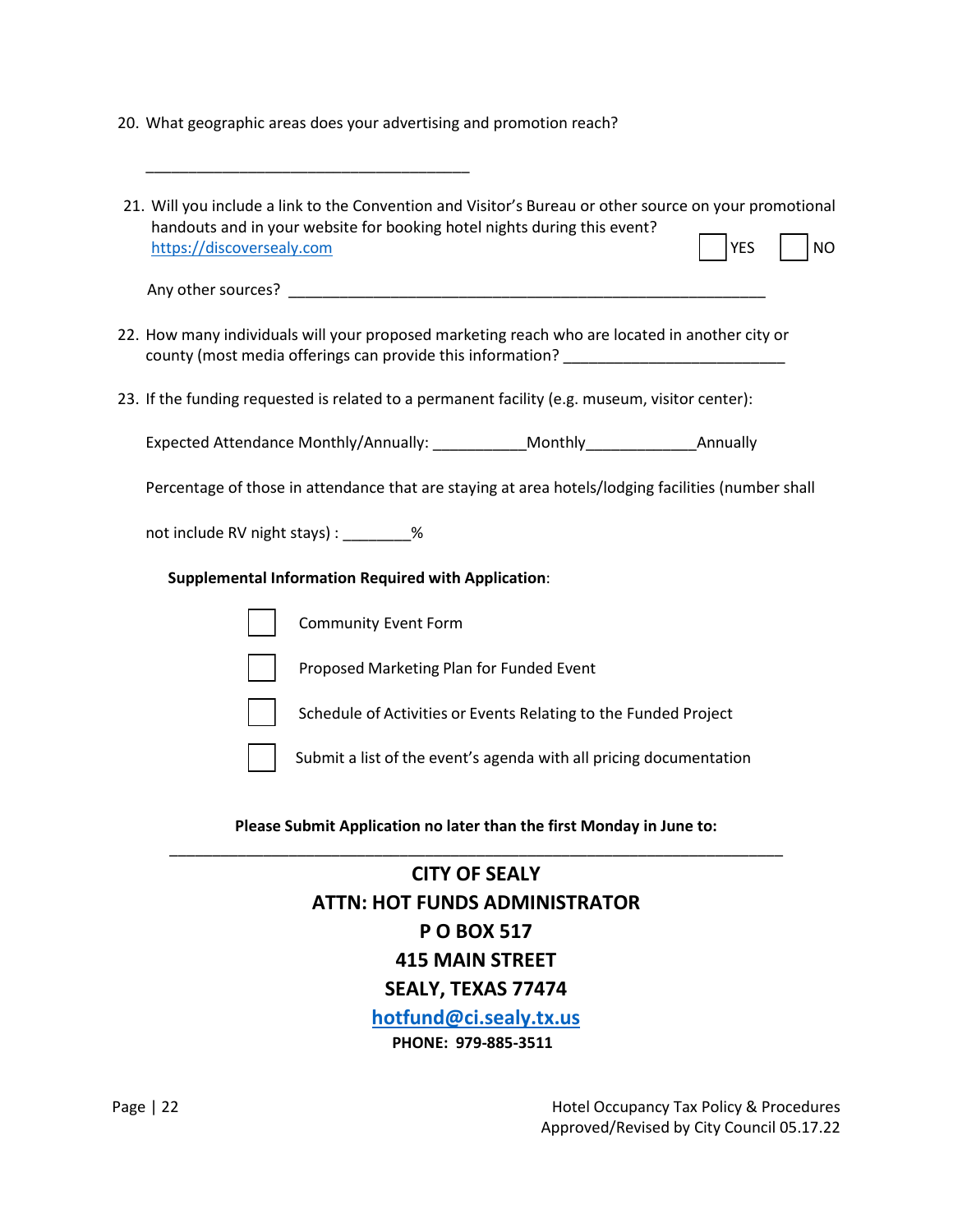#### *City of Sealy Hotel Occupancy Tax Policy and Procedures Version 2.1 Approved 05.17.22*

#### *Statement of Agreement*

I fully understand and agree with the Hotel Occupancy Tax Use Policy and Procedures, and HOT Fund's application process established by the City of Sealy. I intend to use the funds for the aforementioned event/project/facility to advance the efforts of the City of Sealy in directly enhancing and promoting tourism and the convention and hotel industry by attracting visitors and hotel guests from outside the area.

\_\_\_\_\_\_\_\_\_\_\_\_\_\_\_\_\_\_\_\_\_\_\_\_\_\_\_\_\_\_\_\_\_\_\_\_\_\_\_\_\_\_\_\_\_\_\_\_\_\_\_\_\_\_\_ \_\_\_\_\_\_\_\_\_\_\_\_\_\_\_\_\_\_\_\_\_\_\_\_\_\_

\_\_\_\_\_\_\_\_\_\_\_\_\_\_\_\_\_\_\_\_\_\_\_\_\_\_\_\_\_\_\_\_\_\_\_\_\_\_\_\_\_\_\_\_\_\_\_\_\_\_\_\_\_\_\_\_\_\_\_\_\_\_\_\_\_\_\_\_\_\_\_\_\_\_\_\_\_\_\_\_\_\_\_\_\_

\_\_\_\_\_\_\_\_\_\_\_\_\_\_\_\_\_\_\_\_\_\_\_\_\_\_\_\_\_\_\_\_\_\_\_\_\_\_\_\_\_\_\_\_\_\_\_\_\_\_\_\_\_\_\_\_\_\_\_\_\_\_\_\_\_\_\_\_\_\_\_\_\_\_\_\_\_\_\_\_\_\_\_\_\_

I acknowledge that the information provided in this application is true and correct.

| <b>Authorized Signature</b> | Date |
|-----------------------------|------|
|                             |      |

Printed Name

Title and Organization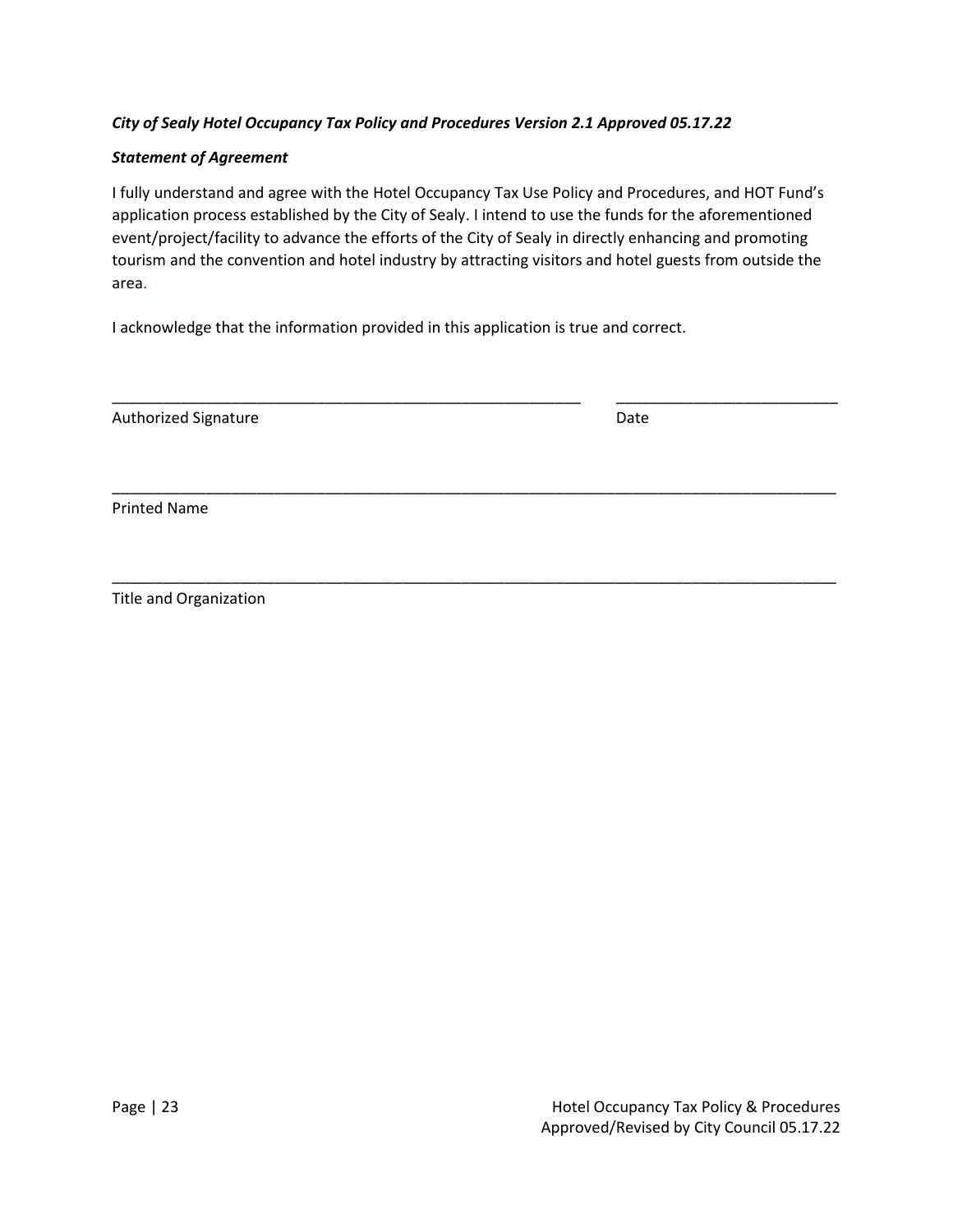

# **HOTEL OCCUPANCY TAX FUNDING**

# **Post Event Form**

<span id="page-23-0"></span>All entities that are approved for HOT Funds must submit a Post Event Form within 60 days of the conclusion of each funded event. The report will be reviewed by the SEALY CITY COUNCIL to determine how well the entity met its goals and be used in consideration of future hotel occupancy tax funding requests.

| <b>Event Information</b>                                   |                                                                               |
|------------------------------------------------------------|-------------------------------------------------------------------------------|
|                                                            |                                                                               |
|                                                            | Date(s) of Event or Project: _______________________________(length of event) |
|                                                            |                                                                               |
|                                                            |                                                                               |
| Amount of HOT Funds Requested: \$                          |                                                                               |
|                                                            |                                                                               |
| How were the funds used? What types of costs were covered? |                                                                               |

How many years have you held this Event or Project?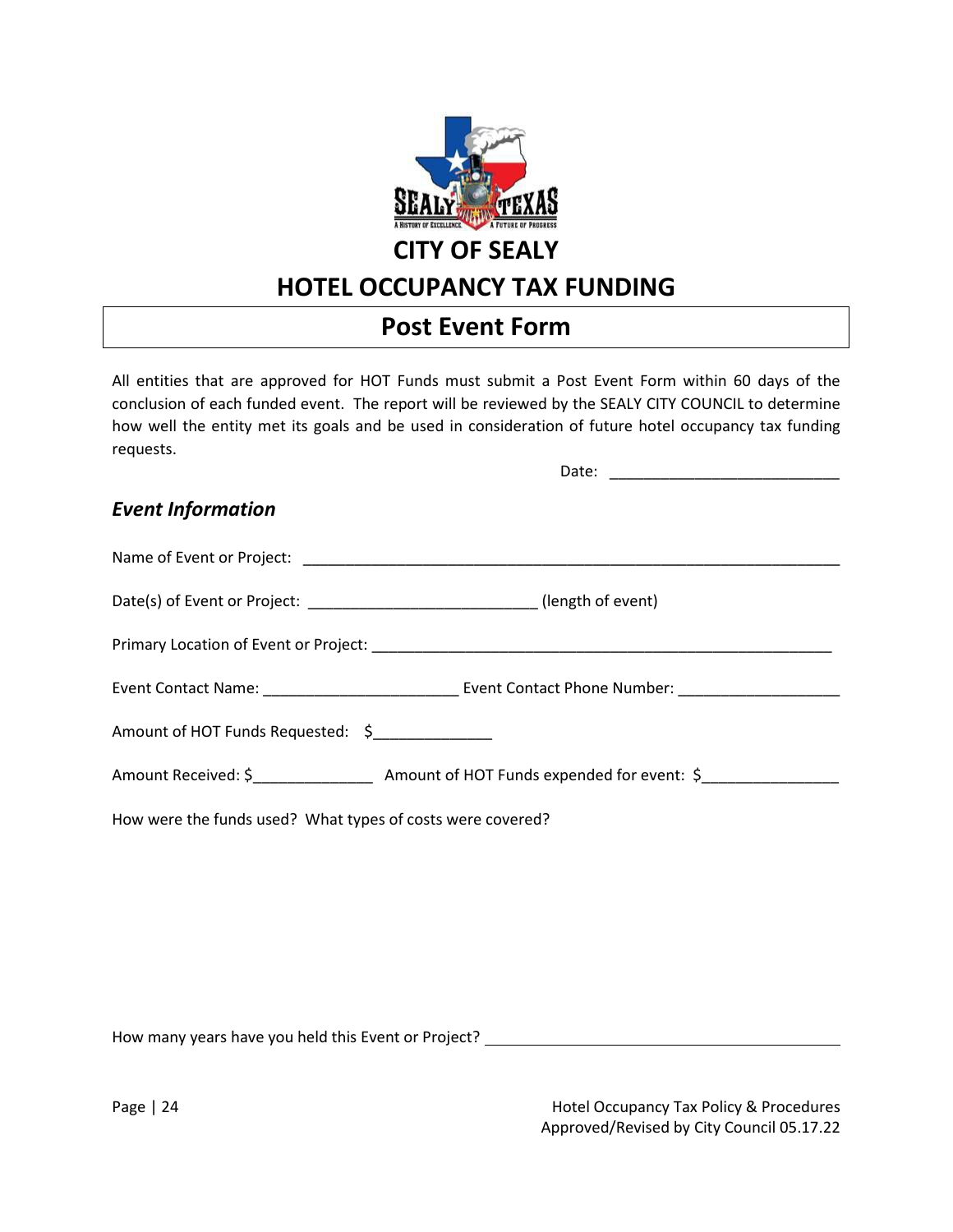# *Organization Information*

|    | <b>Event Funding Information</b>                                                            |                                                                                                      |
|----|---------------------------------------------------------------------------------------------|------------------------------------------------------------------------------------------------------|
|    | 1. What was the total cost of the event? \$                                                 |                                                                                                      |
|    | 2. How much revenue came in from the event? \$                                              |                                                                                                      |
| 3. | $ $   YES<br>Did the event charge admission?                                                | <b>NO</b>                                                                                            |
| 4. | If the event charged admission, what is the breakdown of the varying admission cost for the |                                                                                                      |
|    | event, and how may admitted in each variation?                                              |                                                                                                      |
|    |                                                                                             | Cost \$_______________Type of admission ____________________Total number of sales________            |
|    |                                                                                             | Cost \$_______________Type of admission _____________________Total number of sales_________          |
|    |                                                                                             | Cost \$_______________Type of admission ____________________Total number of sales________            |
|    |                                                                                             | Cost \$_______________Type of admission ___________________Total number of sales________             |
|    |                                                                                             | Cost \$ _______________Type of admission ________________________Total number of sales _____________ |
| 5. | Was there a net profit from the event?                                                      | <b>YES</b><br><b>NO</b>                                                                              |
|    | To be calculated as Total sales/income - total event/project expenses = PROFIT).            |                                                                                                      |
| 6. | If there was a net profit, what was the amount and how is it being used?                    |                                                                                                      |
|    | Net Profit \$                                                                               |                                                                                                      |

Page | 25 **Hotel Occupancy Tax Policy & Procedures** Approved/Revised by City Council 05.17.22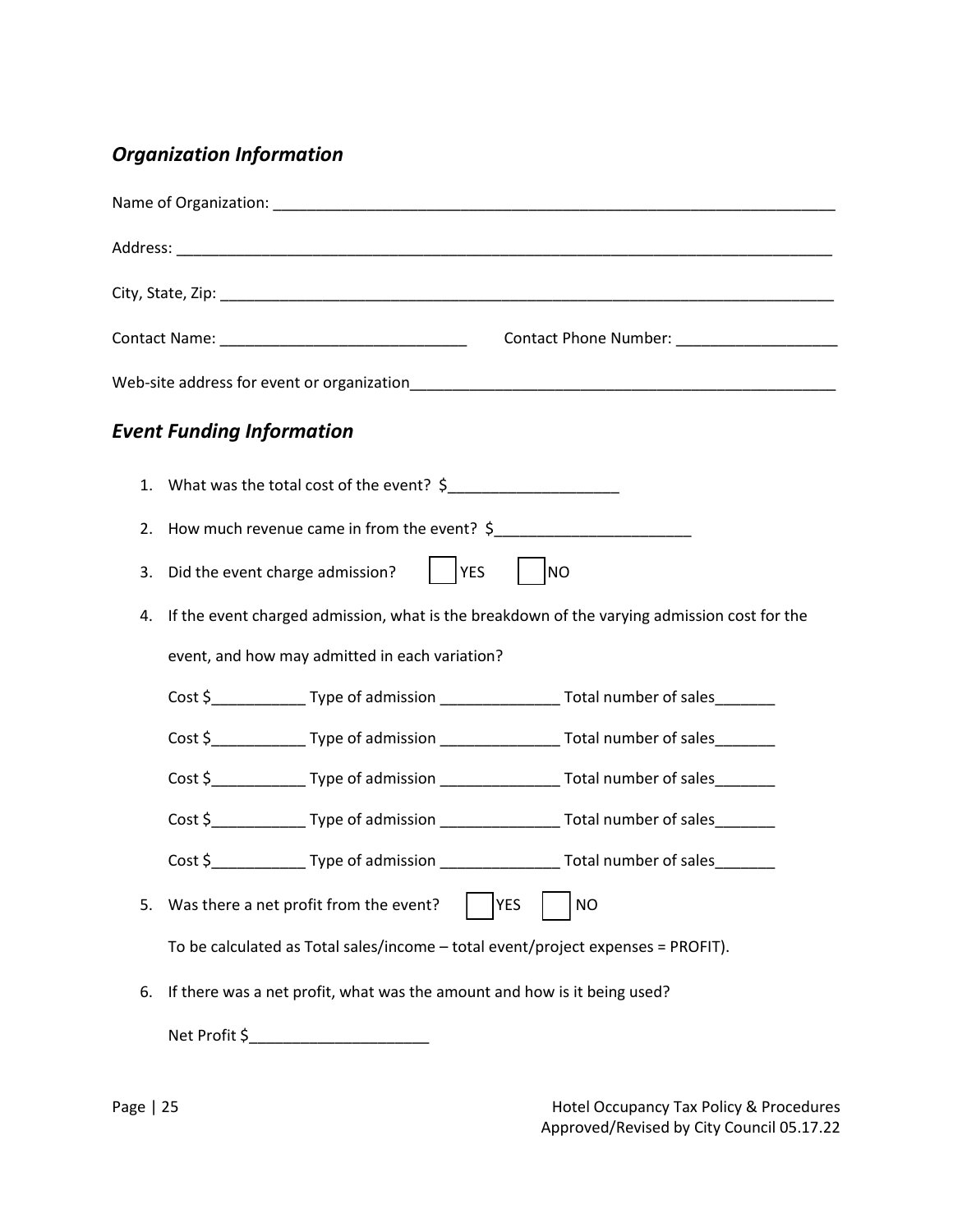Dollar amount channeled into next year's event, must be at least 25% of profits

How will the remaining net profit be used?

- 7. Actual percentage of funded event costs covered by hotel occupancy tax: \_\_\_\_\_\_\_\_\_\_\_\_\_\_\_\_\_\_\_\_\_\_\_\_\_
- 8. Actual percentage of facility costs covered by hotel occupancy tax (if applicable):
- 9. Actual percentage of staff costs covered by hotel occupancy tax (if applicable): \_\_\_\_\_\_\_\_\_\_\_\_\_\_\_
- 10. If staff costs were covered, estimate of actual hours staff spent on funded event:

Total number of Staff \_\_\_\_\_\_\_\_\_\_\_\_\_

\_\_\_\_\_\_\_\_\_\_\_\_

Total number of hours put toward tourism **with the same of the set of the set of the set of the set of the set o** 

## *Event Attendance Information (If applicable)*

- 1. How many people did you predict would attend this event? (number submitted in application):
- 2. What would you estimate as the actual attendance at the event?
- 3. How many room nights were generated at Sealy hotels by attendees of this event (not including artist or performers)?

Total Room nights generated \_\_\_\_\_\_\_\_\_\_\_\_\_\_\_\_\_\_\_ X \$150.00 per night = HOT Funds generated \$\_\_\_\_\_\_\_\_\_\_\_\_\_\_\_\_\_\_

What hotels/motels were the room nights generated by event attendees (not artistperformers)?

4. How many nights did event attendees stay? \_\_\_\_\_\_\_\_\_\_\_\_\_\_\_\_\_\_\_\_\_\_\_\_\_\_\_\_\_\_\_\_\_\_\_

Page | 26 Hotel Occupancy Tax Policy & Procedures Approved/Revised by City Council 05.17.22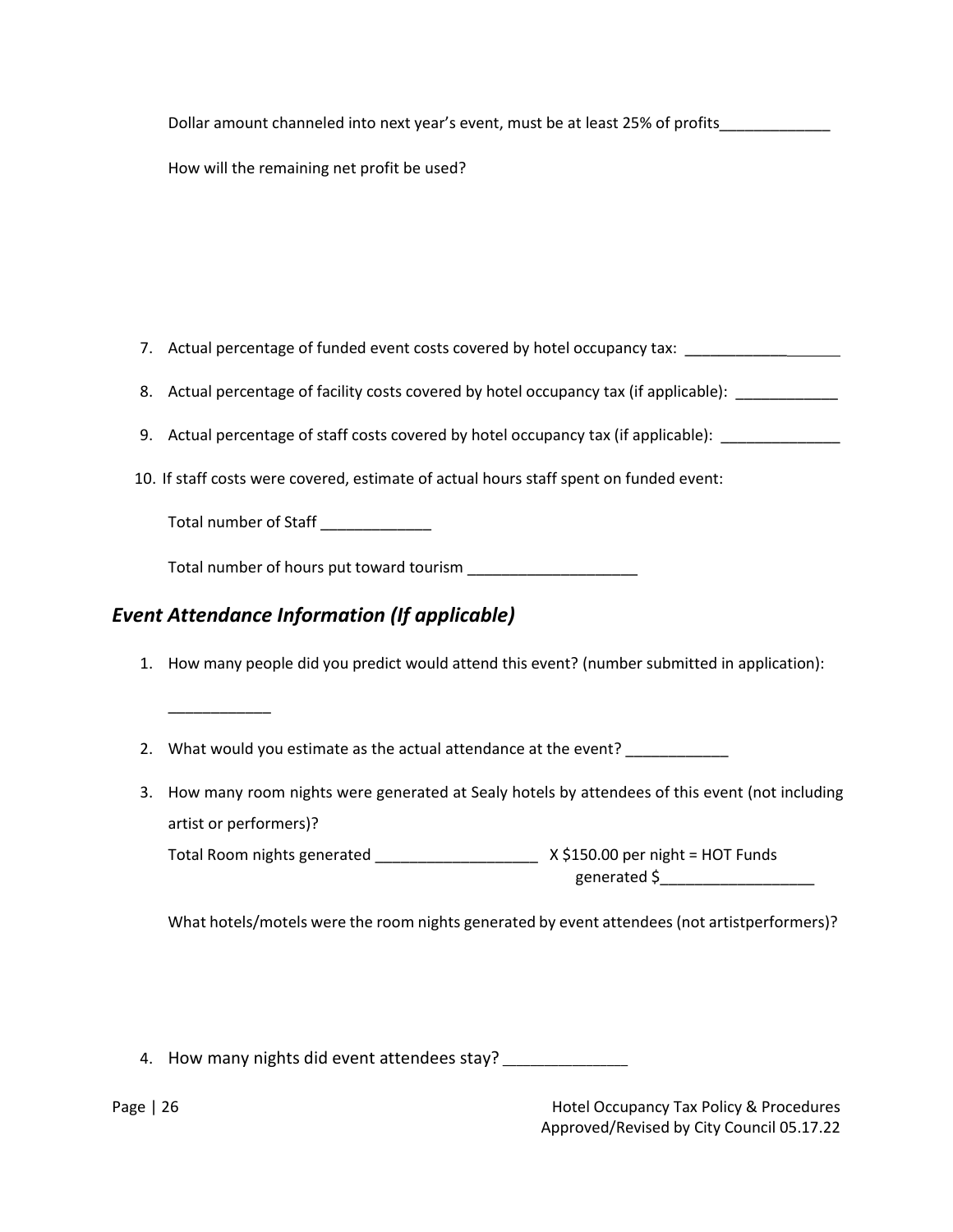- 5. What method did you use to determine the number of people who booked rooms at Sealy hotels (e.g.; room block usage information, survey of hoteliers, attendee survey, etc.)?
- 6. Was a room block established for this Event at an area hotel (hotels), and if so, did the room block fill?
- 7. If the room block did not fill, how many rooms were picked up?
- 8. Did you negotiate a special rate or hotel/event package to attract overnight stays?

| YFS | INO |
|-----|-----|

9. If this Event has been funded by hotel occupancy tax in the last three years, how many room nights were generated at Sealy hotels by attendees of this Event or Project?

Last Year

| Two Years Ago |
|---------------|
|---------------|

| Three Years Ago |
|-----------------|
|-----------------|

## *Event Promotion Information*

1. Please document all efforts your organization actually used to promote this Event by indicating how much was actually spent in each media outlet:

\_\_\_\_\_\_\_\_\_\_\_\_\_\_\_\_\_\_\_\_\_\_\_\_\_\_\_\_\_\_\_\_\_\_\_\_\_\_\_\_\_\_\_\_\_\_\_\_\_\_\_\_\_\_\_\_\_\_\_\_\_\_\_\_\_\_\_\_\_\_\_\_\_\_\_\_\_\_

| Newspaper:                     |  |
|--------------------------------|--|
| Radio:                         |  |
| TV∙                            |  |
| <b>Other Paid Advertising:</b> |  |

Number of Press Releases Number Direct Mailings to out-of-town recipients \_\_\_\_\_

| <b>Other Promotions</b> |  |
|-------------------------|--|
|                         |  |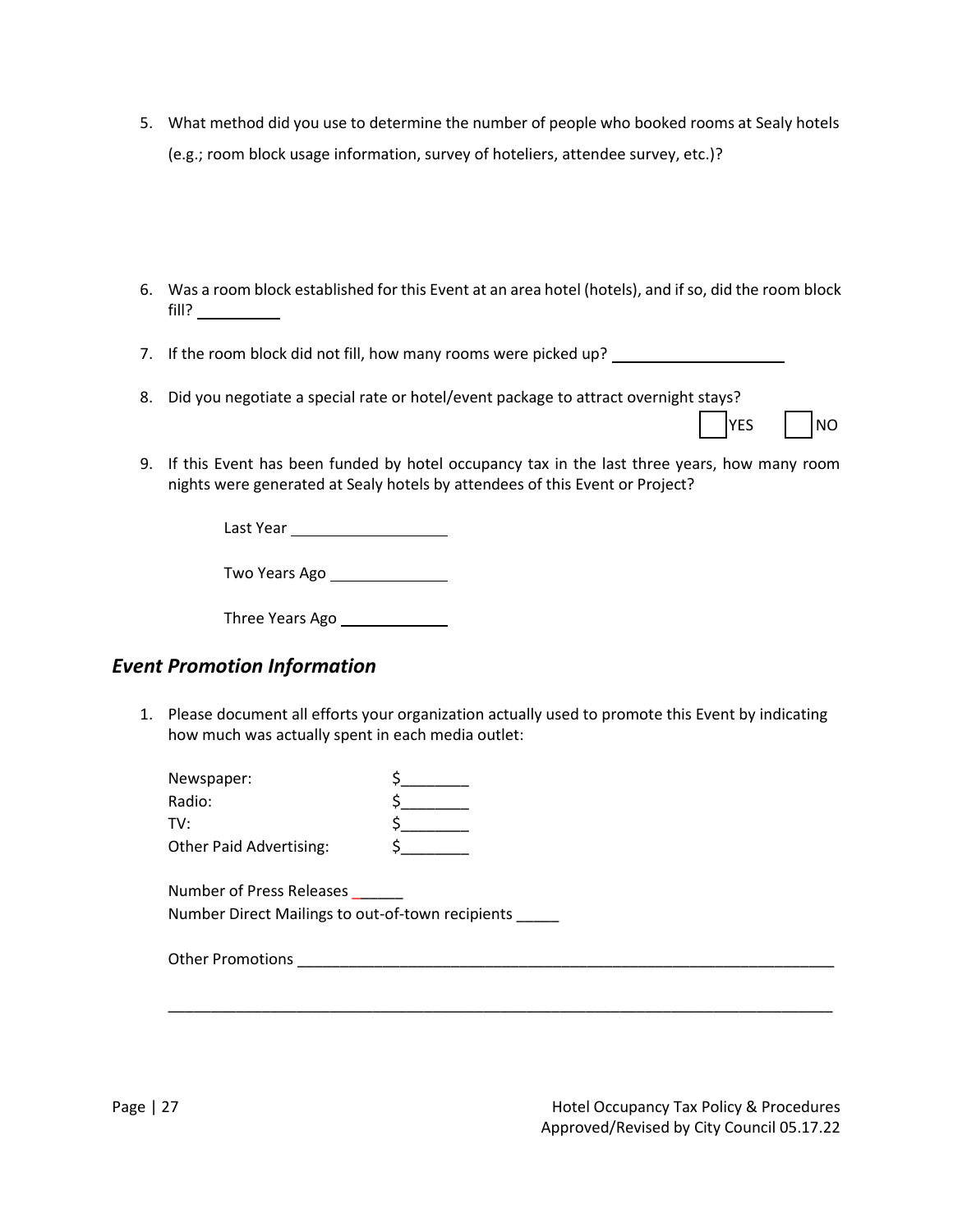- 2. Did you include a link to the Convention and Visitor's Bureau or other source on your promotional handouts and in your website for booking hotel nights during this event?
- 3. What new marketing initiatives did you utilize to promote hotel and convention activity for this Event?

### *Additional Event Information*

- 1. Did your event require vendors to turn in a tax identification number?  $\vert$  | YES | | NO
- 2. Did the Vendors who participated in the event collect sales tax? YES NO
- 3. What Sealy businesses did you utilize for food, supplies, materials, printing, etc.?

## *Sporting Related Events*

- 1. If the Event funded by hotel occupancy tax was a sporting-related function/facility, how many individuals actually participated in this event?
- 2. If the event was a sporting-related function/facility, how many of the participants were from another city or county? \_\_\_\_\_\_\_\_\_\_\_\_
- 3. Attach data collected from the sports event criteria: a count of the registered players from out of town, and cities they traveled from.
- 4. If the event was a sporting-related function/facility, quantify how the activity substantially increased economic activity at hotels within the city or its vicinity?